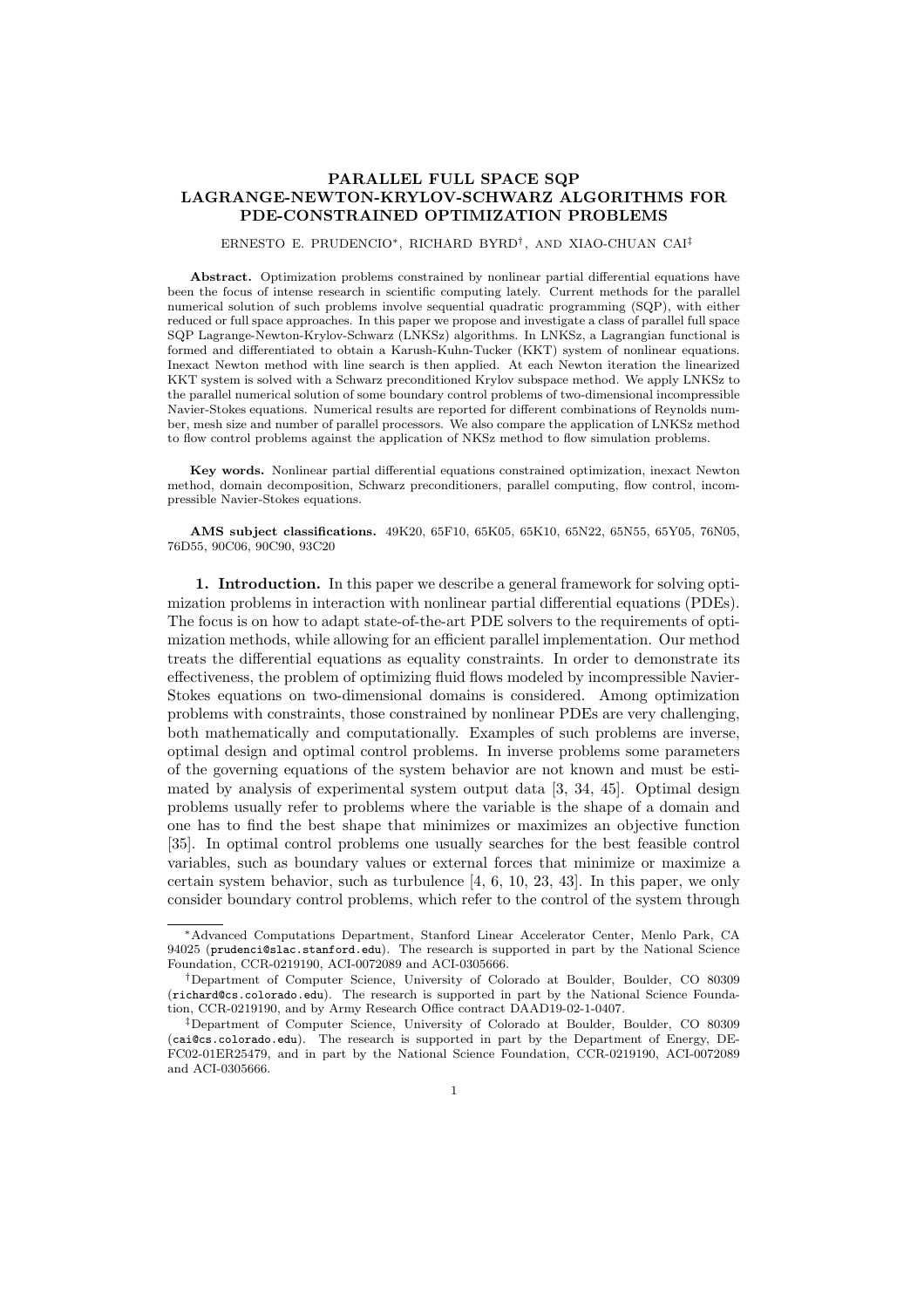boundary conditions. In general, a control problem can be described as

 $\sqrt{ }$ J  $\mathcal{L}$ Find controls  $\mathbf{u} \in \mathbf{U}$  and states  $\mathbf{s} \in \mathbf{S}$ such that  $\mathcal{F}(\mathbf{s}, \mathbf{u})$  is minimized, subject to  $\mathbf{C}(\mathbf{s}, \mathbf{u}) \geqslant \mathbf{0}$ .

Here S and U are called state and control spaces respectively; the state variables s represent the state of the system being controlled; the control variables u represent the means one has to control the system; the objective or cost functional  $\mathcal{F}: \mathbf{S} \times \mathbf{U} \to \mathbb{R}$ to be minimized (or maximized) represents the reason why one wants to control the system; constraints  $C(s, u) \ge 0$  represent the system behavior and other constraints imposed to state and control variables.

In flow control problems [16, 26, 28, 29], typical state variables are velocity, pressure, temperature and internal energy. Control variables might be defined on the boundary or inside the flow domain and can be the temperature, velocity, external force etc. The objective can be, for instance, minimization of turbulence, or maximization of mixing. The constraints are given by the physical equations that must be obeyed by the system being controlled, e.g. Navier-Stokes equations, and by eventual bounds on the state and control variables. The discipline of flow control comprises many other disciplines, e.g. fluid mechanics, nonlinear PDEs, optimization algorithms, discretization techniques, numerical methods, high-performance computing, control engineering, micro electro-mechanical systems, nano electro-mechanical systems [7]. In addition, the control of fluid flows has many applications as well, e.g. internal combustion engines (efficiency and emissions), heat transfer, chemical reactors, aerodynamic surfaces [40].

For finite dimensional equality constrained optimization problems there are two major families of techniques: reduced space sequential quadratic programming (SQP) methods and full space SQP methods. Reduced space methods have been the method of choice until recently since they require much less memory, even though many subiterations are needed to converge the outer-iterations and the parallel scalability is less ideal. As more powerful computer systems with lots of memory and many processors become available, full space methods seem to be more appropriate due to their increased scalability. One such method, Lagrange-Newton-Krylov-Schur (LNKSr), was introduced in [8, 9], where four block factorization based preconditioners, as well as globalization techniques and heuristics, are proposed and tested. In this paper we replace the Schur type preconditioner with an overlapping Schwarz method which has a better asymptotic convergence rate and is easier to convert to a nonlinear preconditioner [13, 14, 31] for highly nonlinear problems.

The rest of the paper is organized as follows. Section 2 discusses the numerical solution of optimal control problems with equality constraints. Section 3, the core of this paper, presents the full space SQP Lagrange-Newton-Krylov-Schwarz (LNKSz) method for the parallel numerical solution of such problems and also briefly describes some current methods already appeared in the literature. Section 4 presents some boundary flow control problems, which are then solved in Section 5 with LNKSz. Numerical experiments are performed and analyzed for different combinations of Reynolds number, mesh size and number of parallel processors. Final conclusions are given in Section 6.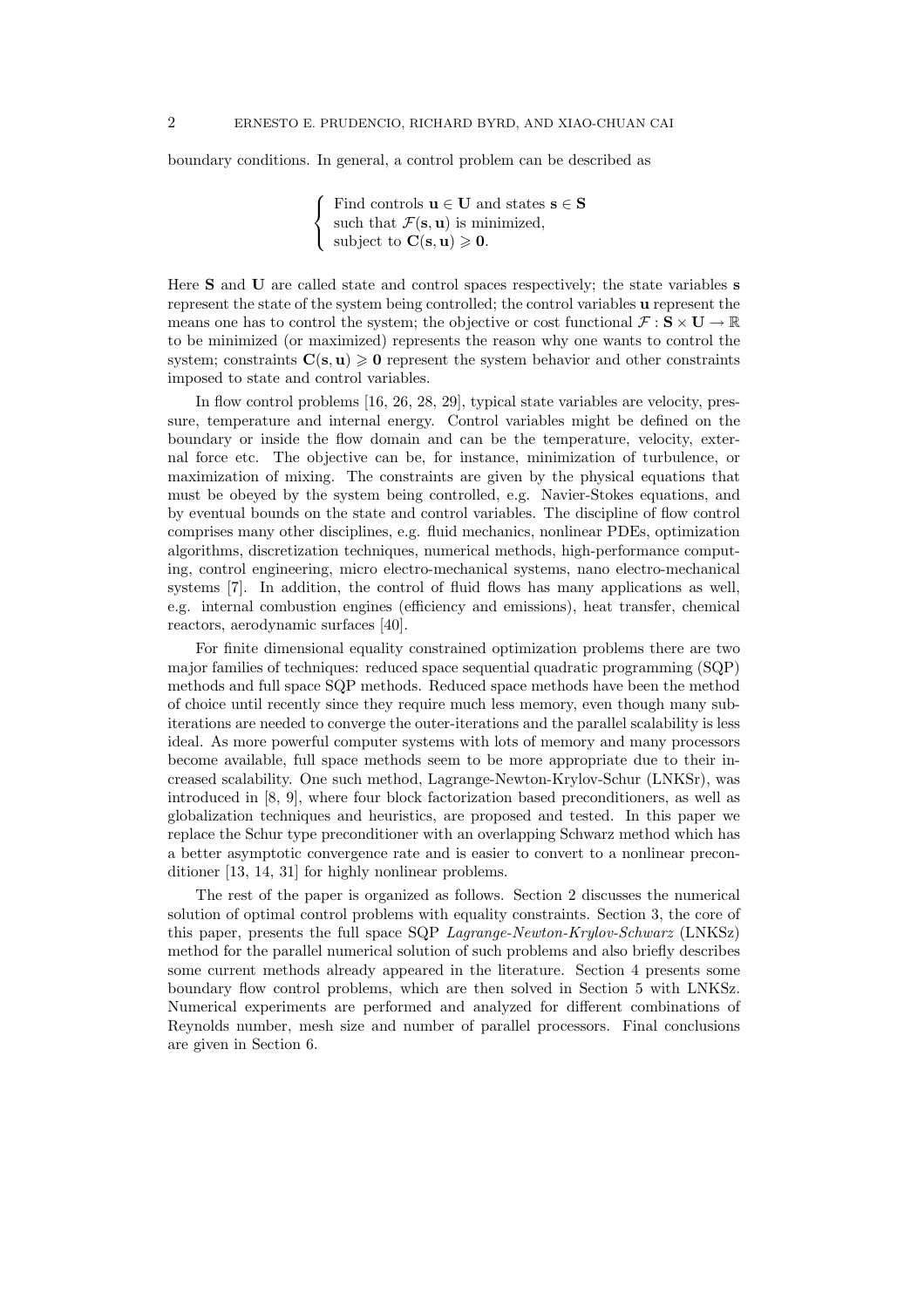2. Optimal control with equality constraints. In this paper we focus on optimal control problems with equality constraints:

$$
\begin{cases}\n\min_{(\mathbf{s}, \mathbf{u}) \in \mathbf{S} \times \mathbf{U}} & \mathcal{F}(\mathbf{s}, \mathbf{u}) \\
\text{s.t.} & \mathbf{C}(\mathbf{s}, \mathbf{u}) = \mathbf{0} \in \mathbf{Y},\n\end{cases}
$$
\n(2.1)

where **S**, **U** and **Y** are normed spaces,  $\mathcal{F} : \mathbf{S} \times \mathbf{U} \to \mathbb{R}$  is the objective function,  $C : S \times U \to Y$  represents the constraints and  $C(\cdot, \cdot) = 0$  is referred to as state equations or forward problem . The Lagrangian functional  $\mathcal{L} : S \times U \times Y^* \to \mathbb{R}$ associated with (2.1) is defined by

$$
\mathcal{L}(\mathbf{s}, \mathbf{u}, \boldsymbol{\lambda}) \equiv \mathcal{F}(\mathbf{s}, \mathbf{u}) + \left\langle \boldsymbol{\lambda}, \mathbf{C}(\mathbf{s}, \mathbf{u}) \right\rangle_{\mathbf{Y}}, \quad \forall \ (\mathbf{s}, \mathbf{u}, \boldsymbol{\lambda}) \in \mathbf{S} \times \mathbf{U} \times \mathbf{Y}^*, \tag{2.2}
$$

where  $\mathbf{Y}^*$  is the adjoint space of  $\mathbf{Y}, \langle \cdot, \cdot \rangle_{\mathbf{Y}}$  denotes the duality pairing and variables  $\lambda$  are called Lagrange multipliers or adjoint variables.

When the constraints are PDEs over a domain  $\Omega$ , the discretization necessary for the solution of (2.1) can occur at two different points in the logical development of an algorithm. In the first case, the optimize-then-discretize (OTD) approach, one demonstrates that, if  $(\hat{\mathbf{s}}, \hat{\mathbf{u}})$  is a (local) solution of (2.1) then there exist Lagrange multipliers  $\hat{\lambda}$  such that  $(\hat{\mathbf{s}}, \hat{\mathbf{u}}, \hat{\lambda})$  is a critical point of  $\mathcal{L}$ . So, under sufficient smoothness assumptions, one obtains, as necessary condition for a solution, a system of equations, called the Karush-Kuhn-Tucker (KKT) or optimality system, which is then discretized, generating a finite dimensional system of nonlinear equations [27, 32, 41].

In the second case, the discretize-then-optimize (DTO) approach, one begins by creating a mesh  $\Omega_h$  of characteristic size  $h > 0$  and then discretizing problem (2.1), obtaining a finite dimensional equality constrained optimization problem with  $\mathbf{S} = \mathbb{R}^{n_{s,h}},$  $\mathbf{U} = \mathbb{R}^{n_{u,h}}$  and  $\mathbf{Y} = \mathbb{R}^{m_h} = \mathbf{Y}^*$ . Under sufficient smoothness conditions the KKT system becomes  $\nabla \mathcal{L}_h(\hat{\mathbf{s}}, \hat{\mathbf{u}}, \hat{\boldsymbol{\lambda}}) = \mathbf{0} \in \mathbb{R}^{n_{s,h}+n_{u,h}+m_h}$ . The theory for finite dimensional constrained optimization problems guarantees, under appropriate assumptions, the existence of such Lagrange multipliers  $\lambda$ . It should be pointed out that the discrete KKT systems from both approaches are not necessarily the same.

No approach, however, has a clear advantage over the other [26]. In both cases, the derivation of the Lagrangian w.r.t. state (control, Lagrange multiplier) variables results in the adjoint (control, state, respectively) equations. OTD usually demands the weak formulation of the state PDEs and allows the use of different meshes and techniques (e.g. boundary conditions for infinite domains, or shock-wave capturing schemes for the case of flows) for the state and adjoint equations. DTO on the other hand, guarantees a consistency between the gradients of the objective function and of the Lagrangian functional, and is also suited for the use of automatic differentiation.

From now on, we only work with the discretize-then-optimize approach. For simplicity, let us omit the symbols " $h$ " and "  $\hat{\cdot}$ ", and use the notation  $N \equiv n_s + n_u + m$ and  $\mathbf{X} \equiv (\mathbf{x}, \boldsymbol{\lambda}) \equiv (\mathbf{s}, \mathbf{u}, \boldsymbol{\lambda}) \in \mathbb{R}^N$ . The KKT system becomes

$$
\mathbf{F}(\mathbf{X}) \equiv \begin{pmatrix} \nabla_{\mathbf{x}} \mathcal{L} \\ \nabla_{\mathbf{\lambda}} \mathcal{L} \end{pmatrix} = \begin{pmatrix} \nabla \mathcal{F} + \nabla \mathbf{C}^T \mathbf{\lambda} \\ \nabla (\mathbf{s}, \mathbf{u}) \end{pmatrix} = \begin{pmatrix} \nabla_{\mathbf{s}} \mathcal{F} + \nabla_{\mathbf{s}} \mathbf{C}^T \mathbf{\lambda} \\ \nabla_{\mathbf{u}} \mathcal{F} + \nabla_{\mathbf{u}} \mathbf{C}^T \mathbf{\lambda} \\ \nabla (\mathbf{s}, \mathbf{u}) \end{pmatrix} = \mathbf{0}, \qquad (2.3)
$$

where  $\mathbf{F} : \mathbb{R}^N \to \mathbb{R}^N$ ,  $\nabla_{\mathbf{x}} \mathcal{L}$  denotes the gradient of  $\mathcal{L}$  w.r.t. state and control variables, with similar meaning holding for  $\nabla_{\lambda} \mathcal{L}, \nabla_{\mathbf{s}} \mathcal{F}$  and  $\nabla_{\mathbf{u}} \mathcal{F}$ , while  $\nabla C$  denotes the Jacobian of C and  $\nabla_s$ C and  $\nabla_u$ C denote the Jacobian of C w.r.t. state and control variables, respectively. In (2.3), we refer to  $\nabla_{\mathbf{s}}\mathbf{C}$  as the linearized forward operator.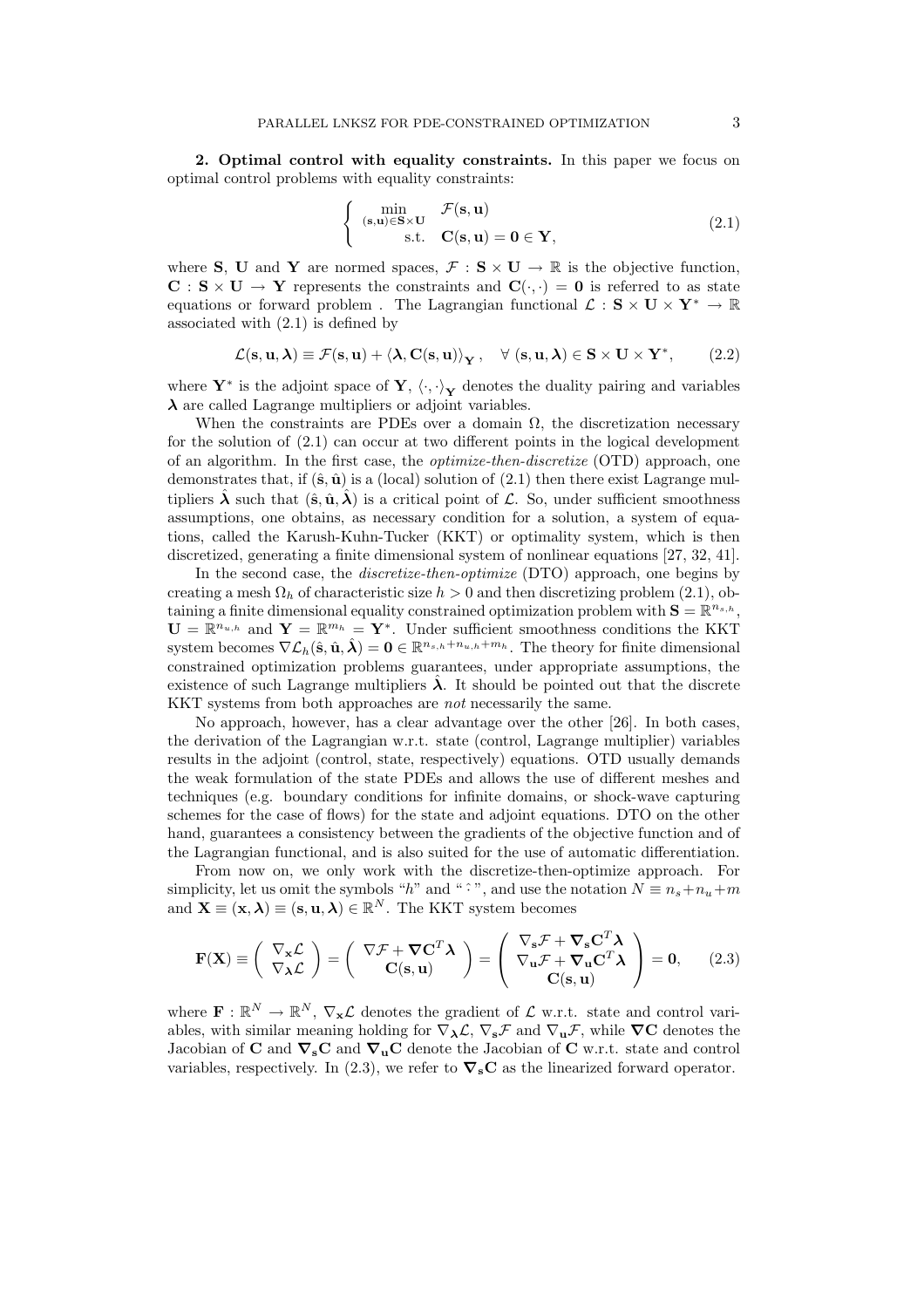System (2.3) can be solved with an inexact Newton method [21, 22]. Given an initial guess  $\mathbf{X}^{(0)}$ , at each iteration  $k = 0, 1, 2, \dots$  an approximate solution

$$
\mathbf{p}^{(k)}\equiv\left(\mathbf{p}_{\mathbf{x}}^{(k)},\mathbf{p}_{\boldsymbol{\lambda}}^{(k)}\right)\equiv\left(\mathbf{p}_{\mathbf{s}}^{(k)},\mathbf{p}_{\mathbf{u}}^{(k)},\mathbf{p}_{\boldsymbol{\lambda}}^{(k)}\right)
$$

of the linearized KKT system

$$
\mathbf{K}^{(k)} \ \mathbf{p}^{(k)} = -\mathbf{F}^{(k)} \tag{2.4}
$$

is computed, where  $\mathbf{K}^{(k)} = \nabla \mathbf{F}(\mathbf{X}^{(k)})$  and  $\mathbf{F}^{(k)} = \mathbf{F}(\mathbf{X}^{(k)})$ . The KKT matrix  $\mathbf{K}^{(k)}$ is the transpose of the Hessian of the Lagrangian  $\mathcal{L}$ , is symmetric indefinite under sufficient smoothness assumptions and can be computed by a finite difference approximation. System (2.4) can also be written as (all terms should be understood as evaluated at  $\mathbf{X}^{(k)}$ )

$$
\left[\begin{array}{cc} \boldsymbol{\nabla}^2_{\mathbf{x}\mathbf{x}} \mathcal{L}^{(k)} & \boldsymbol{\nabla} \mathbf{C}^{(k)\,^T}\\ \boldsymbol{\nabla} \mathbf{C}^{(k)} & \mathbf{0} \end{array}\right] \left(\begin{array}{c} \mathbf{p}^{(k)}_{\mathbf{x}} \\ \mathbf{p}^{(k)}_{\mathbf{\lambda}} \end{array}\right) = -\left(\begin{array}{c} \nabla_{\mathbf{x}} \mathcal{L}^{(k)} \\ \mathbf{C}^{(k)} \end{array}\right),
$$

Thus, if  $\nabla C^{(k)}$  has full rank and  $\nabla_{xx}^2 \mathcal{L}^{(k)}$  is positive definite in the tangent space of the constraints (i.e.,  $\mathbf{d}^T [\nabla_{\mathbf{x}\mathbf{x}}^2 \mathcal{L}^{(k)}] \mathbf{d} > 0$  for all  $\mathbf{d} \neq \mathbf{0}$  such that  $[\nabla \mathbf{C}^{(k)}] \mathbf{d} = \mathbf{0}$ ), then we can interpret  $(\mathbf{p}_{\mathbf{x}}^{(k)}, \mathbf{p}_{\mathbf{\lambda}}^{(k)})$  $\lambda^{(k)}$ ) as being the *unique* solution and Lagrange multipliers of

$$
\begin{cases} \min_{\mathbf{p_x} \in \mathbf{S} \times \mathbf{U}} & \frac{1}{2} \mathbf{p_x}^T [\nabla_{\mathbf{x} \mathbf{x}}^2 \mathcal{L}^{(k)}] \mathbf{p_x} + \nabla_{\mathbf{x}} \mathcal{L}^{(k)}^T \mathbf{p_x} \\ \text{s.t.} & \nabla \mathbf{C}^{(k)} \mathbf{p_x} + \mathbf{C}^{(k)} = \mathbf{0} \in \mathbf{Y}. \end{cases}
$$

This interpretation justifies the use of terminology sequential quadratic programming (SQP) for methods involving (2.4), [36]. Alternatively, one can interpret  $(\mathbf{p}_{\mathbf{x}}^{(k)}, \boldsymbol{\lambda}^{(k)}$  +  $\mathbf{p}_{\boldsymbol{\lambda}}^{(k)}$  $\lambda$ ) as the solution and Lagrange multipliers for the QP using, in its objective function,  $\nabla \mathcal{F}^{(k)}$  instead of  $\nabla_{\mathbf{x}} \mathcal{L}^{(k)}$ .

After approximately solving (2.4), one may use a globalization method such as line search or trust region [44]. In this study we focus on a line search approach, where the next iterate is  $\mathbf{X}^{(k+1)} = \mathbf{X}^{(k)} + \alpha^{(k)} \mathbf{p}^{(k)}$  and the step length  $\alpha^{(k)}$  is selected by backtracking until the sufficient decrease condition

$$
\phi(\mathbf{X}^{(k)} + \alpha^{(k)} \mathbf{p}^{(k)}) \leq \phi(\mathbf{X}^{(k)}) + \alpha^{(k)} c_1 \nabla \phi(\mathbf{X}^{(k)})^T \mathbf{p}^{(k)}
$$
(2.5)

is satisfied. Here  $\phi$  is a merit function and  $c_1$  is a constant satisfying  $0 < c_1 < 1/2$ . For constrained optimization, merit functions such as  $l_1$  or augmented Lagrangian [5, 33] are most commonly used. In contrast to the standard merit function  $\|\mathbf{F}(\mathbf{X})\|_2^2/2$ , which is commonly used for systems of nonlinear equations, these merit functions try to balance the sometimes conflicting goals of reducing the objective function and satisfying the constraints [36]. We use the augmented Lagrangian  $\phi_{AL} : \mathbb{R}^N \to \mathbb{R}$  in our experiments in this paper. Given a penalty parameter  $\rho > 0$ , it is defined by

$$
\phi_{AL}(\mathbf{X};\rho)=\mathcal{L}(\mathbf{s},\mathbf{u},\boldsymbol{\lambda})+\frac{\rho}{2}\|\mathbf{C}(\mathbf{s},\mathbf{u})\|_2^2 \quad \forall \mathbf{X}=(\mathbf{s},\mathbf{u},\boldsymbol{\lambda})\in \mathbf{S}\times\mathbf{U}\times\mathbf{Y}.
$$

At iteration k,  $\rho = \rho^{(k)}$  must be such that we obtain descent directions  $\mathbf{p}^{(k)}$ , i.e.,

$$
(\nabla \phi_{AL}(\mathbf{X}^{(k)};\rho^{(k)}))^T \mathbf{p}^{(k)} = (\nabla \mathcal{L}^{(k)})^T \mathbf{p}^{(k)} + \rho^{(k)} \mathbf{C}^{(k)}^T [\nabla \mathbf{C}^{(k)}] \mathbf{p}_{\mathbf{x}}^{(k)} < 0. \tag{2.6}
$$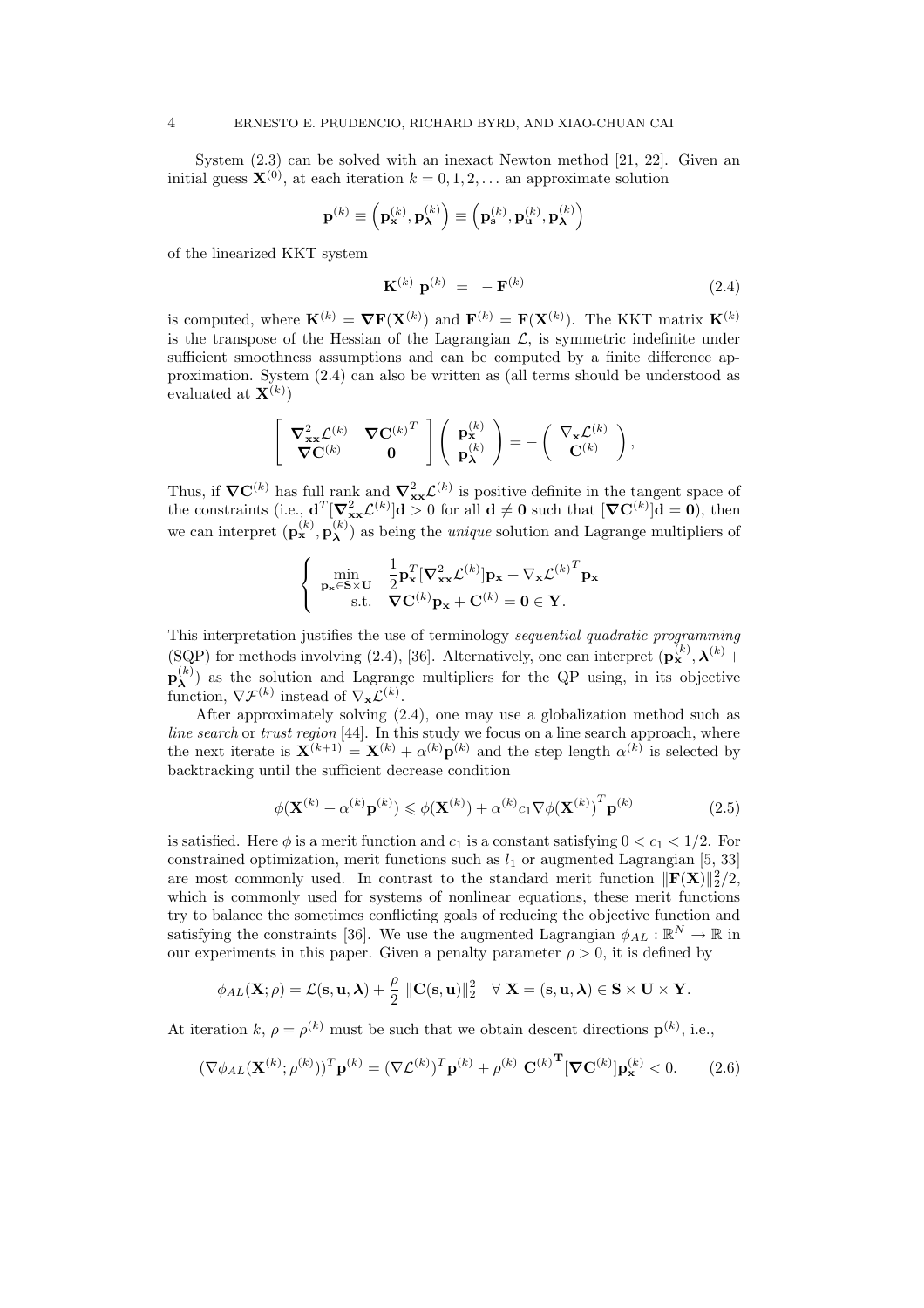Since 
$$
\mathbf{C}^{(k)}^{\mathbf{T}}[\nabla \mathbf{C}^{(k)}]\mathbf{p}_{\mathbf{x}}^{(k)} = -\|\mathbf{C}^{(k)}\|_{2}^{2}
$$
 for an exact step, it is reasonable to expect  

$$
\mathbf{C}^{(k)}^{\mathbf{T}}[\nabla \mathbf{C}^{(k)}]\mathbf{p}_{\mathbf{x}}^{(k)} < 0
$$
(2.7)

for approximate steps, if  $\mathbf{C}^{(k)} \neq \mathbf{0}$  and the tolerances for the Krylov subspace method are small enough and the preconditioner is good enough to guarantee that the Krylov subspace method does not stop by achieving the maximum allowed number of iterations. If (2.7) does not hold we can continue the Krylov iterations, with eventual smaller tolerances, until it does. Once  $(2.7)$  holds, we then use a fairly common strategy where we demand that  $\rho^{(k)}$  satisfy

$$
(\nabla \phi_{AL}(\mathbf{X}^{(k)};\rho^{(k)}))^T \mathbf{p}^{(k)} \leqslant \frac{\rho^{(k)}}{2} \mathbf{C}^{(k)}^{\mathbf{T}} [\nabla \mathbf{C}^{(k)}] \mathbf{p}_{\mathbf{x}}^{(k)},
$$

that is,

$$
\rho^{(k)} \geqslant \overline{\rho}^{(k)} = -2 \frac{(\nabla \mathcal{L}^{(k)})^T \mathbf{p}^{(k)}}{\mathbf{C}^{(k)}} \mathbf{\overline{[V C^{(k)}]p}^{(k)}}.
$$

We then choose

$$
\rho^{(k)} = \max\{\overline{\rho}^{(k)}, \rho^{(k-1)}\},\
$$

where  $\rho^{(-1)} > 0$  is a given positive value.

However, if  $\mathbf{C}^{(k)} = \mathbf{0}$  then there is no way to guarantee a descent direction. This is a fundamental issue with line search methods. Some algorithms handle this by modifying the Hessian to make it positive definite on the null space of  $\nabla \mathbf{C}^{(k)}$ , but for problems of the size we are considering there is no efficient way to check positive definiteness.

In all tests described in this paper, (2.7) held for every step generated, as long as we made the absolute Krylov tolerance small enough that at least one Krylov iteration was performed. In addition, it is worth noting that, in each run, the value of  $\rho^{(k)}$ became fixed before 60% of the iterations had been made. Thus the heuristic merit parameter updating strategy described above appeared to work well for the examples of this paper.

3. Parallel full space SQP Lagrange-Newton-Krylov-Schwarz. In this section we briefly review some existing techniques and then present a new parallel algorithm based on Newton method with line search and an overlapping Schwarz preconditioner for solving (2.1). The new algorithm will be referred to as the Lagrange-Newton-Krylov-Schwarz (LNKSz) algorithm. All these methods differentiate themselves by the way (2.4) is solved.

3.1. Brief review of existing methods. In this subsection we assume that the number of constraints is equal to the number of state variables, i.e.

$$
m = n_s \tag{3.1}
$$

in (2.1); that is,  $\nabla_{\mathbf{s}}\mathbf{C}$  is a square matrix of dimension m. Situation (3.1) usually happens after the discretization of PDE-constrained optimization problems that involve well-posed boundary value problems as constraints. To explain the existing techniques [8, 9] we need the following block-LU factorization

$$
\mathbf{K}^{(k)} = \begin{bmatrix} \nabla_{\mathbf{s}\mathbf{s}}^2 \mathcal{L}\nabla_{\mathbf{s}}\mathbf{C}^{-1} & \mathbf{0} & \mathbf{I} \\ \nabla_{\mathbf{s}\mathbf{u}}^2 \mathcal{L}\nabla_{\mathbf{s}}\mathbf{C}^{-1} & \mathbf{I} & \mathbf{L}^T \\ \mathbf{I} & \mathbf{0} & \mathbf{0} \end{bmatrix} \begin{bmatrix} \nabla_{\mathbf{s}}\mathbf{C} & \nabla_{\mathbf{u}}\mathbf{C} & \mathbf{0} \\ \mathbf{0} & \mathbf{H}_1 & \mathbf{0} \\ \mathbf{0} & \mathbf{H}_2 & \nabla_{\mathbf{s}}\mathbf{C}^T \end{bmatrix}, \qquad (3.2)
$$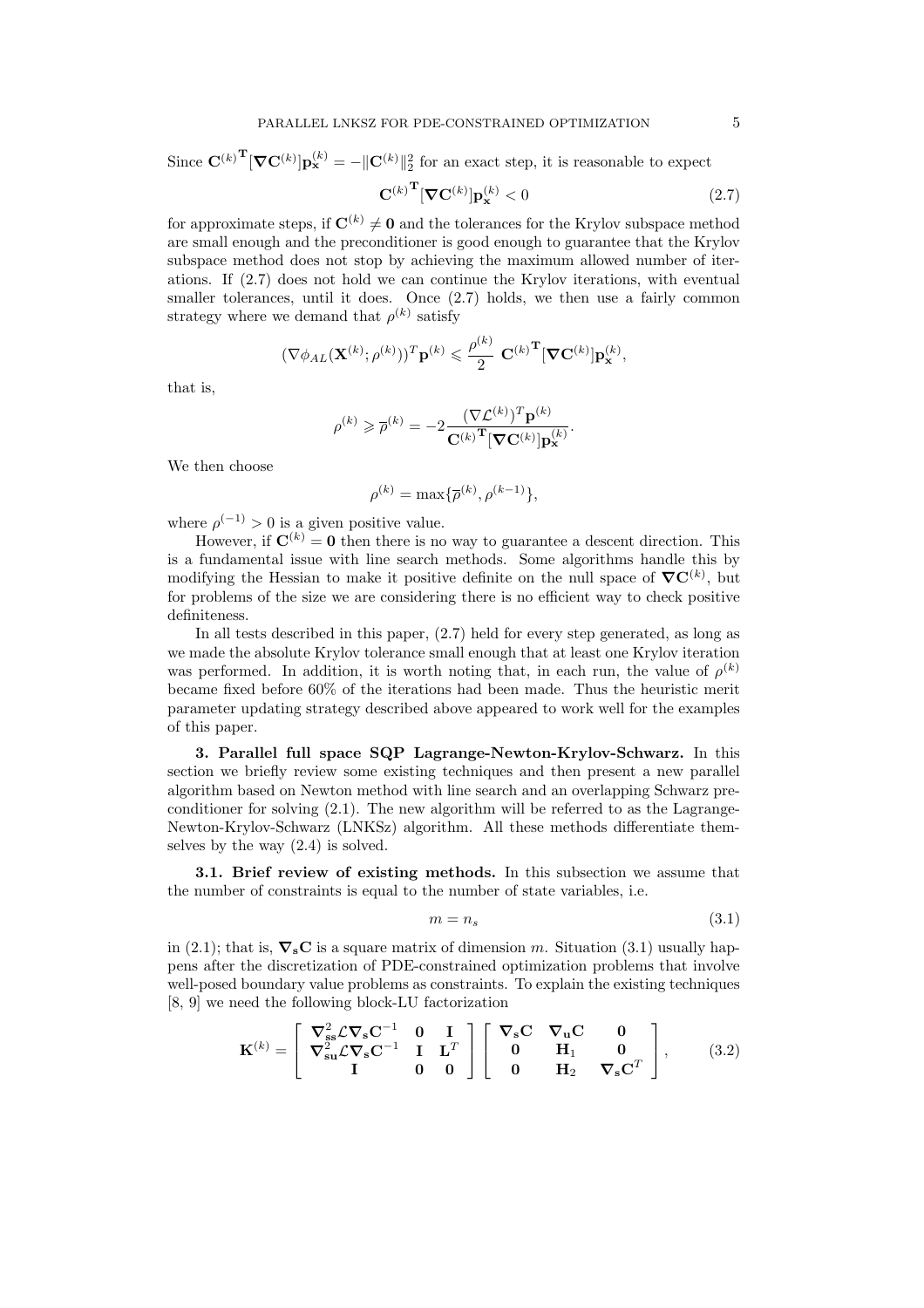where  $\mathbf{H}_1 = \nabla_{\mathbf{u}\mathbf{u}}^2 \mathcal{L} - \mathbf{L}^T \mathbf{H}_2 - \nabla_{\mathbf{s}\mathbf{u}}^2 \mathcal{L} \mathbf{L}, \, \mathbf{H}_2 = \nabla_{\mathbf{u}\mathbf{s}}^2 \mathcal{L} - \nabla_{\mathbf{s}\mathbf{s}}^2 \mathcal{L} \mathbf{L}, \text{ and } \mathbf{L} = \nabla_{\mathbf{s}} \mathbf{C}^{-1} \nabla_{\mathbf{u}} \mathbf{C}.$ The matrix  $\mathbf{H}_1$  is the Schur complement for  $\mathbf{p}_{\mathbf{u}}^{(k)}$  and is called the reduced Hessian of the Lagrangian.

Full space SQP methods solve the entire system of linear equations (2.4) simultaneously, while reduced space SQP methods divide the problem into smaller ones, first solving for the  $n_u$  control variables only and then solving for state variables and Lagrange multipliers. Newton reduced space SQP (N-RSQP) methods basically correspond to the block-LU factorization (3.2). Quasi-Newton (QN-RSQP) methods drop second order terms from the right-hand side of the equations in N-RSQP and also substitute  $H_1$  by quasi-Newton approximations, usually via BFGS [36].

Reduced methods have the advantage of requiring less memory. However, N-RSQP demands too many solutions of systems of  $m$  linear equations per outer iteration, while in QN-RSQP the number of outer iterations tends to increase too much as  $n_u$  grows. Full space methods try to overcome the lack of parallel scalability of reduced approaches but they also present difficulties, not only because a descent direction is not guaranteed, but also due to the linearized KKT system: it is more than twice the size of the forward problem, usually indefinite (a property known to slow down Krylov solvers) and very ill-conditioned. One such method, Lagrange-Newton-Krylov-Schur (LNKSr), was presented in [8, 9], where four preconditioners based on the block factorization (3.2), as well as globalization techniques and heuristics (such as maintaining a BFGS approximation of  $H_1$  and using a QN-RSQP step in case the original LNKSr computed step fails), are proposed and tested. LNKSr attempts to transform the problem of finding a good preconditioner for the KKT matrix to the problem of finding a good preconditioner for the linearized forward operator.

3.2. Lagrange-Newton-Krylov-Schwarz. As mentioned earlier, the key element of a successful full space approach is the preconditioning of the Jacobian of the KKT system, which is indefinite and extremely ill-conditioned. A good preconditioner has to be able to substantially reduce the condition number and, at the same time, to provide good scalability, so that the potential of massively parallel computers can be realized. The Schur complement preconditioner used in LNKSr is an operator-splitting type technique, in which a sequential block elimination step is needed to form the Schur complement w.r.t. the control variable. In contrast to operator-splitting, Schwarz type preconditioners are fully coupled in the sense that all variables are treated equally and the partition is based completely on the physical domain  $\Omega$ . Because there is no need to eliminate any variables from the system, there is one less sequential step in the preconditioning process. Another advantage of LNKSz method is that it does not demand assumption (3.1). With LNKSz we can, for instance, deal directly with full [30] boundary control problems, where an equation like (4.6) is explicitly added to the constraints.

Schwarz preconditioners can be used in one-level or multi-level approaches and, at each case, with a combination of additive and/or multiplicative algorithms [39, 42]. In this paper we deal with one-level additive algorithms only [20]. Let  $\Omega \subset \mathbb{R}^2$  be a bounded open domain on which the control problem is defined. We only consider simple box domains with uniform mesh of characteristic size  $h$  here. To obtain the overlapping partition, we first partition the domain into non-overlapping subdomains  $\Omega_j^0$ ,  $j = 1, \dots, N_s$ . Then we extend each subdomain  $\Omega_j^0$  to a larger subdomain  $\Omega_j^{\delta}$ , i.e.,  $\Omega_j^0 \subset \Omega_j^{\delta}$ . Here  $\delta > 0$  indicates the size of the overlap. Only simple box decomposition is considered in this paper; i.e., all the subdomains  $\Omega_j^0$  and  $\Omega_j^{\delta}$  are rectangular and made up of integral number of fine mesh cells. For boundary subdomains, we simply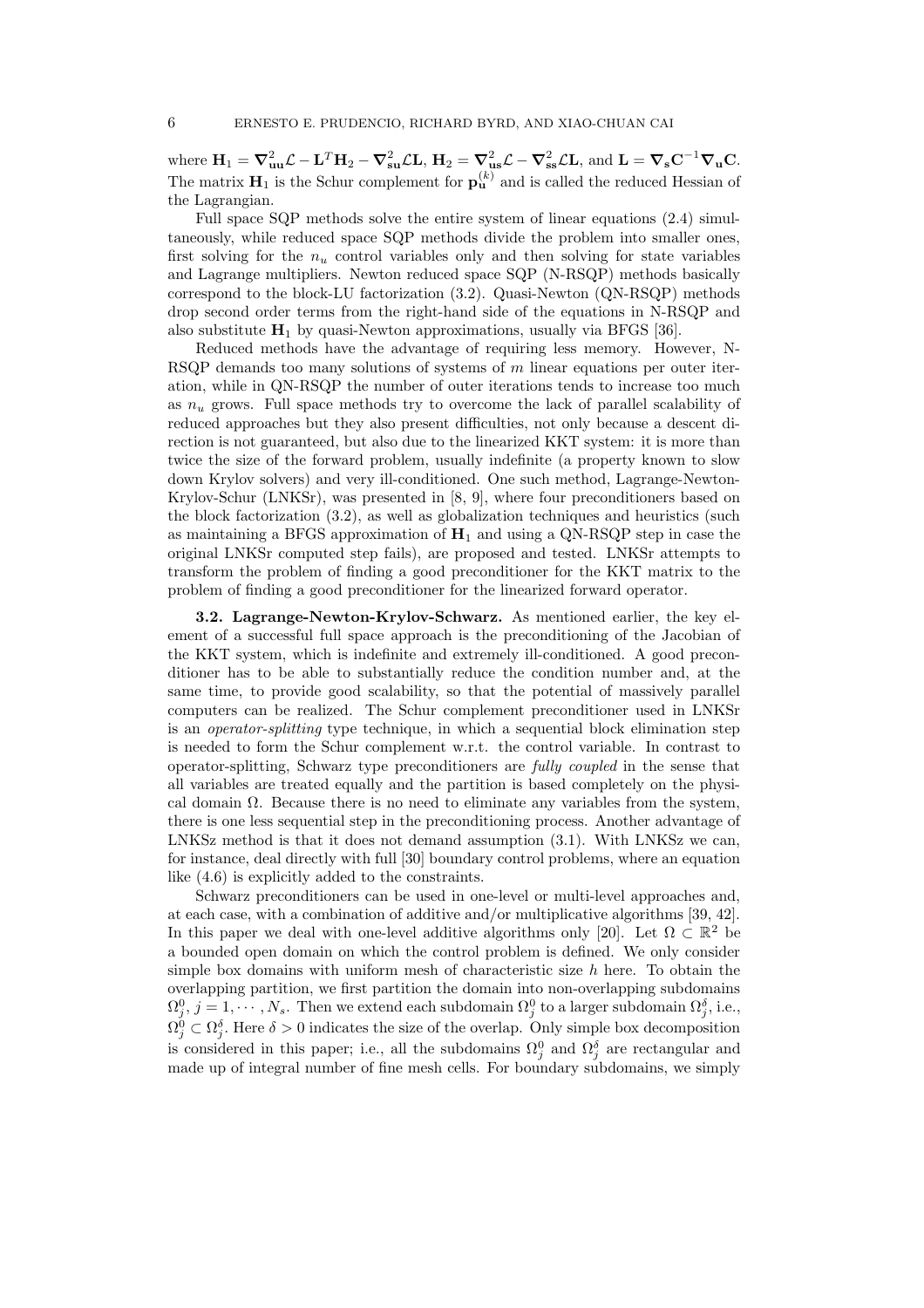cut off the part that is outside  $\Omega$ . Let  $H > 0$  denote the characteristic diameter of subdomains  $\Omega_j$ . Let N,  $N_j^0$  and  $N_j$  denote the number of degrees of freedom associated to  $\Omega$ ,  $\Omega_j^0$  and  $\Omega_j^{\delta}$ , respectively. Let **K** be a  $N \times N$  matrix of a linear system that needs to be solved during the numerical solution process of the differential problem. Let d indicate the degree of freedom per mesh point. For simplicity let us assume that d is the same throughout the entire mesh. We define the  $N_i \times N$ matrix  $\mathbf{R}_j^{\delta}$  as follows: its  $d \times d$  block element  $(\mathbf{R}_j^{\delta})_{\ell_1,\ell_2}$  is either (a) an identity block if the integer indices  $1 \le \ell_1 \le N_j/d$  and  $1 \le \ell_2 \le N/d$  are related to the same mesh point and this mesh point belongs to  $\Omega'_{j}$  or (b) a zero block otherwise. The multiplication of  $\mathbf{R}_j^{\delta}$  with a  $N \times 1$  vector generates a smaller  $N_j \times 1$  vector by discarding all components corresponding to mesh points outside  $\Omega'_{j}$ . The  $N_{j} \times N$  matrix  $\mathbf{R}_{j}^{0}$  is similarly defined, with the difference that its application to a  $N \times 1$  vector also zeroes all those components corresponding to mesh points on  $\Omega'_j \setminus \Omega_j$ . We denote by  $\mathbf{K}_j$  the  $N_j \times N_j$  subdomain matrix given by

$$
\mathbf{K}_{j}=\mathbf{R}_{j}^{\delta}\mathbf{K}\left(\mathbf{R}_{j}^{\delta}\right)^{T}.
$$

Let  $\mathbf{B}_j^{-1}$  be either an inverse of  $\mathbf{K}_j$  or a preconditioner for  $\mathbf{K}_j$ . The classical one-level additive Schwarz preconditioner  **for <b>K** is defined as

$$
\mathbf{B}_{asm}^{-1} = \sum_{j=1}^{N_s} \left(\mathbf{R}_j^{\delta}\right)^T \mathbf{B}_j^{-1} \mathbf{R}_j^{\delta}.
$$

In addition to this standard additive Schwarz method (ASM) described above, we also consider the newly introduced restricted version (RAS) of the method [11, 15]. For some applications, the restricted version requires less communication time since one of the restriction or extension operations does not involve any overlap. The RAS preconditioner is defined as

$$
\mathbf{B}_{ras}^{-1} = \sum_{j=1}^{N_s} \left( \mathbf{R}_j^{\delta} \right)^T \mathbf{B}_j^{-1} \mathbf{R}_j^0.
$$

Some numerical comparisons of the ASM and RAS are presented later in the paper.

When the Schwarz preconditioner is applied to symmetric positive definite systems arising from the discretization of elliptical problems defined in  $H_0^1(\Omega)$ , the condition number  $\kappa$  of the preconditioned system satisfies  $\kappa \leq C \left(1 + H/\delta\right) / H^2$ , where C is independent of h, H,  $\delta$  and the shapes of  $\Omega$  and  $\Omega_j^{\delta}$  [39], that is, a Schwarz preconditioned Krylov subspace method is expected to have the following properties:

The number of iterations grows approximately proportional to  $1/H$ ; (3.3)

If  $\delta$  is maintained proportional to H, the number of iterations is (3.4)

bounded independently of h and  $H/h$  (a parameter related to

the number of degrees of freedom of each subproblem);

The convergence gets better as  $\delta$  is increased. (3.5)

Theoretically, results (3.3)-(3.5) may not be applied immediately to Krylov subspace methods, e.g. GMRES [24, 38], for the solution of indefinite linearized KKT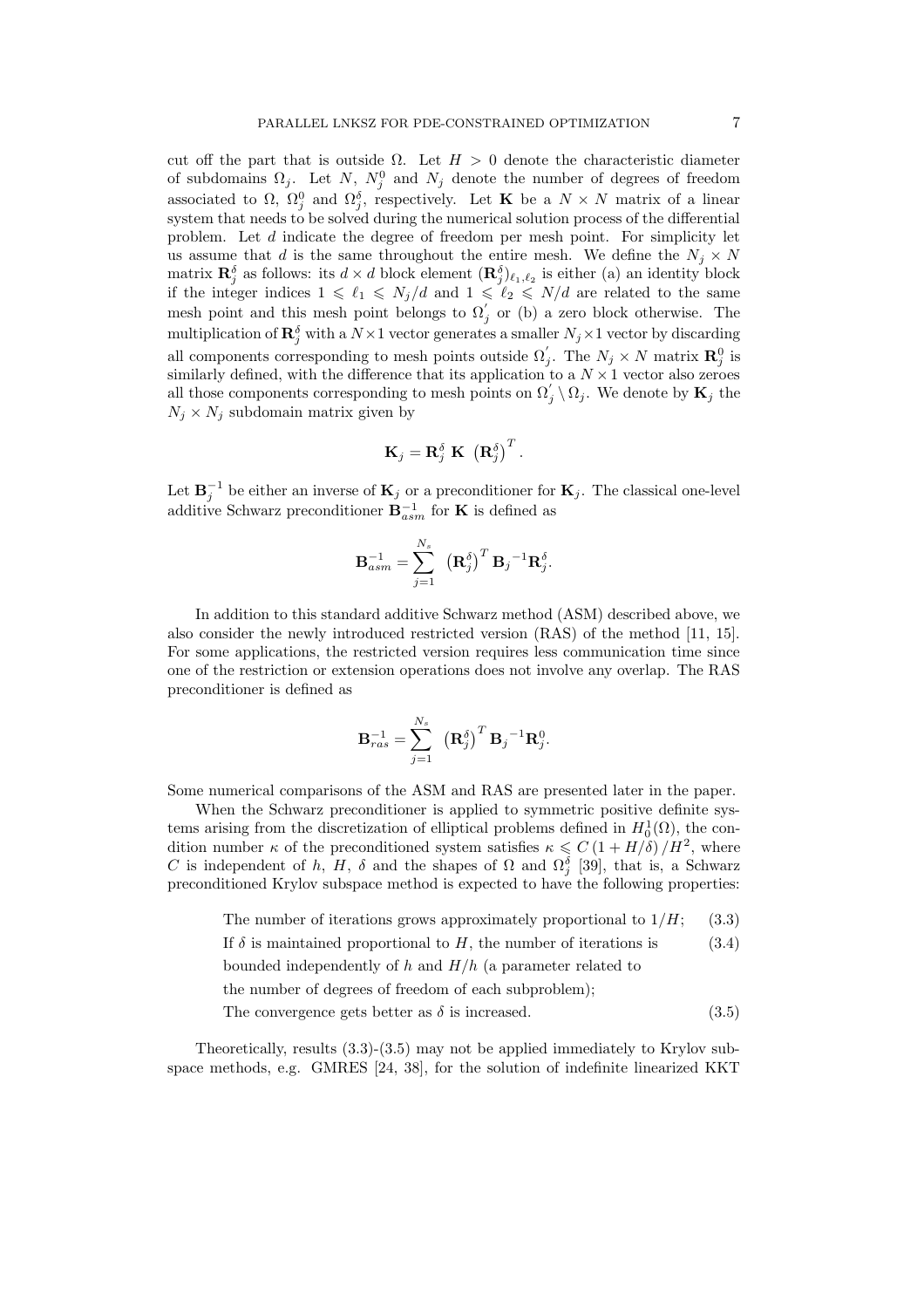systems. Nonetheless, we carefully examine all the properties in our numerical experiments. In particular, let  $\bar{l}$  be the average number of Schwarz preconditioned GMRES iterations per linearized KKT system. We look for the following scalability properties:

| For fixed h and $\delta$ , l increases as H decreases;                                  | (3.6) |
|-----------------------------------------------------------------------------------------|-------|
| For fixed H and $\delta$ , $\overline{l}$ is not very sensitive to the mesh refinement; | (3.7) |
| For fixed h and H, l decreases as $\delta$ increases.                                   | (3.8) |

4. Boundary control of incompressible Navier-Stokes flows. In this section we discuss the boundary control of the two-dimensional steady-state incompressible Navier-Stokes equations in the velocity-vorticity formulation. The velocity is denoted by  $\mathbf{v} = (v_1, v_2)$  and the vorticity by  $\omega$ . Let  $\Omega$  be an open and bounded polygonal domain in the plane,  $\Gamma = \partial \Omega$  its boundary and  $\nu$  the unit outward normal vector along Γ. Let **f** be a given external force defined in  $Ω$ . An example of a flow simulation problem consists of finding  $(v_1, v_2, \omega)$  such that

$$
\begin{cases}\n-\Delta v_1 - \frac{\partial \omega}{\partial x_2} & = 0 \quad \text{in } \Omega, \\
-\Delta v_2 + \frac{\partial \omega}{\partial x_1} & = 0 \quad \text{in } \Omega, \\
-\Delta \omega + Re \ v_1 \frac{\partial \omega}{\partial x_1} + Re \ v_2 \frac{\partial \omega}{\partial x_2} - Re \ \text{curl } \mathbf{f} = 0 \quad \text{in } \Omega, \\
\mathbf{v} - \mathbf{v}_D & = \mathbf{0} \quad \text{on } \Gamma, \\
\omega + \frac{\partial v_1}{\partial x_2} - \frac{\partial v_2}{\partial x_1} & = 0 \quad \text{on } \Gamma,\n\end{cases}
$$
\n(4.1)

where  $Re$  is the Reynolds number,  $\mathbf{v}_D$  is a prescribed boundary velocity satisfying  $\int_{\Gamma} \mathbf{v}_D \cdot \boldsymbol{\nu} d\Gamma = 0$  and curl  $\mathbf{f} = -\frac{\partial f_1}{\partial x_2} + \frac{\partial f_2}{\partial x_1}$ . If  $\mathbf{v} \in C^3(\Omega) \times C^3(\Omega)$ , then [18]

$$
\omega + \frac{\partial v_1}{\partial x_2} - \frac{\partial v_2}{\partial x_1} = 0 \quad \text{in } \Omega \tag{4.2}
$$

and

$$
\nabla \cdot \mathbf{v} = 0 \quad \text{in } \Omega. \tag{4.3}
$$

These two equations show the consistency of the two-dimensional velocity-vorticity formulation of incompressible flows, since (4.2) is the formal definition of the vorticity and (4.3) is related to the physical law of mass conservation.

An example of a boundary control problem consists of finding  $(v_1, v_2, \omega, u_1, u_2)$ such that the minimization

$$
\min_{(\mathbf{s}, \mathbf{u}) \in \mathbf{S} \times \mathbf{U}} \mathcal{F}(\mathbf{s}, \mathbf{u}) = \frac{1}{2} \int_{\Omega} \omega^2 \ d\Omega + \frac{c}{2} \int_{\Gamma_u} \|\mathbf{u}\|_2^2 \ d\Gamma \tag{4.4}
$$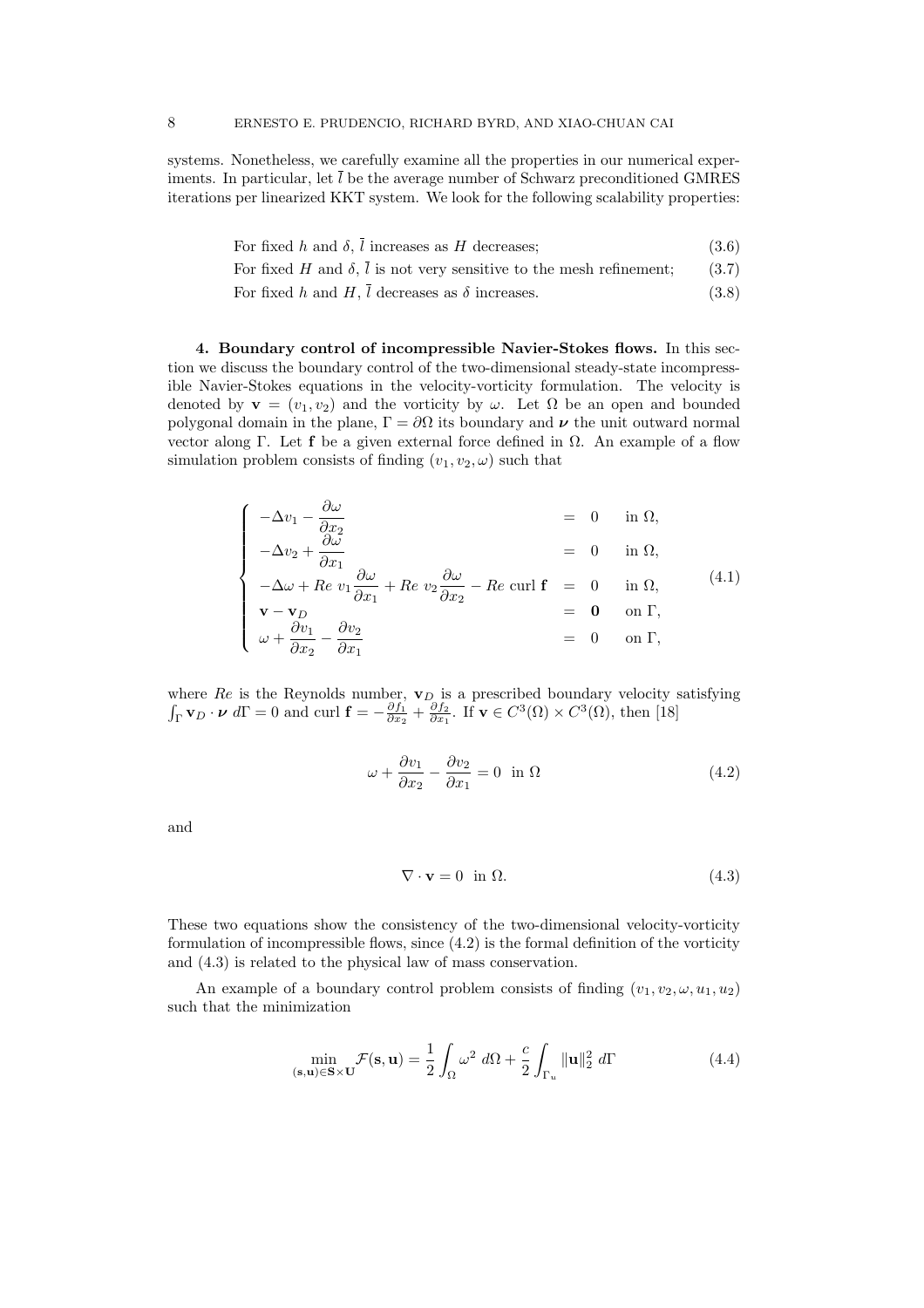is achieved subject to the constraints

$$
\begin{cases}\n-\Delta v_1 - \frac{\partial \omega}{\partial x_2} &= 0 \text{ in } \Omega, \\
-\Delta v_2 + \frac{\partial \omega}{\partial x_1} &= 0 \text{ in } \Omega, \\
-\Delta \omega + Re v_1 \frac{\partial \omega}{\partial x_1} + Re v_2 \frac{\partial \omega}{\partial x_2} - Re \text{ curl } \mathbf{f} &= 0 \text{ in } \Omega, \\
v_i - v_{D,i} &= 0 \text{ on } \Gamma_{D,i}, \quad i = 1, 2, \\
\frac{\partial v_i}{\partial \nu} - v_{N,i} &= 0 \text{ on } \Gamma_{N,i}, \quad i = 1, 2, \\
\mathbf{v} - \mathbf{u} &= 0 \text{ on } \Gamma_u, \\
\omega + \frac{\partial v_1}{\partial x_2} - \frac{\partial v_2}{\partial x_1} &= 0 \text{ on } \Gamma, \\
\int_{\Gamma} \mathbf{v} \cdot \nu \, d\Gamma &= 0,\n\end{cases} (4.5)
$$

where, for  $i = 1, 2, \Gamma = \Gamma_{D,i} \cup \Gamma_{N,i} \cup \Gamma_u$ ,  $\Gamma_{D,i}$  ( $\Gamma_{N,i}$ ) is the part of the boundary where the  $v_i$  velocity component is specified through a Dirichlet (Neumann) condition with a prescribed velocity  $v_{D,i}$ , and  $\Gamma_u$  is the part of the boundary where the velocity is specified through a Dirichlet condition with a control velocity  $\bf{u}$ . The positive constant parameter  $c$  is used to adjust the relative importance of the control norms in achieving the minimization, thus indirectly constraining the size of those norms. The physical objective behind problem  $(4.4)-(4.5)$  is the minimization of turbulence [1, 7, 30].The last constraint, given by

$$
\int_{\Gamma} \mathbf{v} \cdot \boldsymbol{\nu} d\Gamma = 0, \tag{4.6}
$$

is necessary for the consistency with the physical law of mass conservation. Therefore, the control  $\mathbf{u} = (u_1, u_2)$  cannot be any control: it must belong to the space of functions satisfying (4.6). We denote problems like  $(4.4) - (4.5)$ , where controls are allowed to assume nonzero normal values at the boundary, as full boundary control problems (BCPs), [30]. In these kind of problems assumption (3.1) is not valid, due to the extra constraint (4.6). This fact also complicates the parallel finite differences approximation of Jacobian matrices, since one does not have only PDEs (i.e., equations with local behavior) anymore. The integral condition  $(3.1)$  couples non-neighboring mesh points. An alternative formulation, that compromises between the physical law of mass conservation and the complexity of parallel Jacobian approximations, eliminates the explicit constraint  $(4.6)$ , so making  $(3.1)$  valid, but adds to the objective function the term  $\tilde{c} \left[ \int_{\Gamma} \mathbf{v} \cdot \boldsymbol{\nu} d\Gamma \right]^2 / 2$ , with  $\tilde{c} \gg 1$  [9].

One can also deal with tangential BCPs, where the control is allowed to be just tangential to the boundary (i.e.,  $\mathbf{u} \cdot \boldsymbol{\nu} = 0$  on  $\Gamma_u$ ) and the velocity **v** is assumed to satisfy  $\int_{\Gamma\backslash\Gamma_u} \mathbf{v} \cdot \boldsymbol{\nu} d\Gamma = 0$ . So, (3.1) is valid. Since tangential BCPs restrict even more the space where the control  $\mathbf{u} = (u_1, u_2)$  can exist, one naturally expects better objective function values with full BCPs. In this paper we only study tangential boundary control problems.

5. Numerical experiments. In our numerical experiments we deal with twodimensional rectangular domains  $\Omega = (0, L_1) \times (0, L_2), L_2 \leq L_1$ . All notation related to the geometry of the computational domain is depicted in Figure 5.1. In particular, we define  $E_{1,a} = \{(x_1,x_2) \in E_1 : 0 < x_1 \leq L_2\}$ ,  $E_{1,b} = E_1 \setminus E_{1,a}$ ,  $E_{4,a} = \{(x_1,x_2) \in E_1\}$  $E_4: \frac{L_2}{2}$  $\frac{Z_2}{2} \leqslant x_2 < L_2$  and  $E_{4,b} = E_4 \setminus E_{4,a}$ .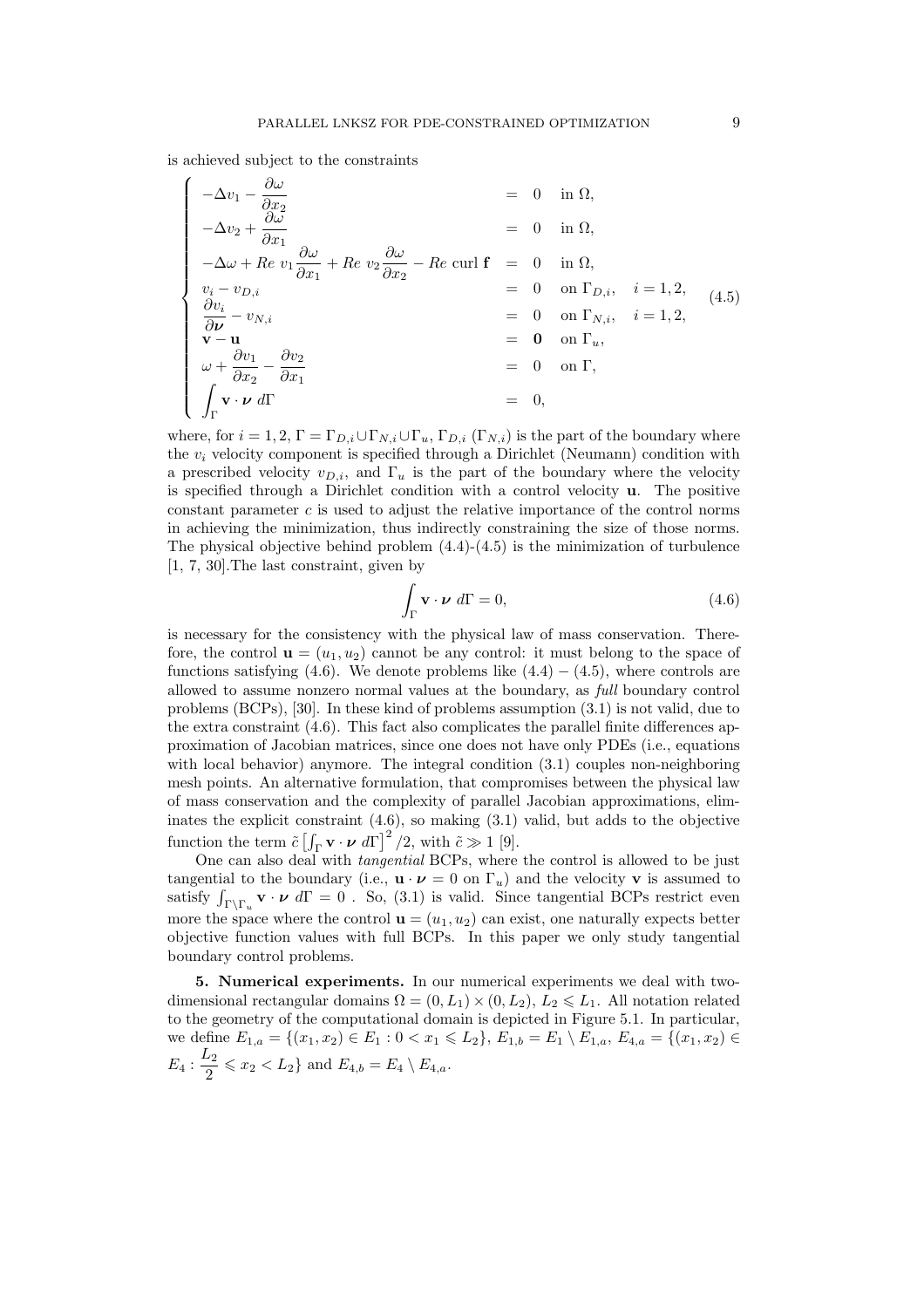

FIG. 5.1. General rectangular domain  $\Omega = (0, L_1) \times (0, L_2)$ , with  $L_2 \leq L_1$ , involved in our numerical experiments.

5.1. Flow problems. In order to simplify the implementation, we rewrite (4.4)-  $(4.5)$ , defining the control **u** everywhere on Γ, but not necessarily allowing it to vary everywhere. We consider two flow problems: cavity flow and backward-facing step flow problems. In each case we describe a simulation problem and a tangential BCP. Also, we only describe the boundary conditions on the velocity and the constraints on the boundary controls, since all problems have in common the three differential equations in  $\Omega$  and the boundary condition on  $\omega$  that appear in (4.1). All control problems seek the minimization of the objective function  $(4.4)$  with  $c = 10^{-2}$ .

Cavity flow problems. In this case,  $L_1 = L_2 = 1$  and (see Figure 5.2*a*)

$$
\mathbf{f} = \left(-\sin^2(\pi x_1)\,\cos(\pi x_2)\,\sin^2(\pi x_2),\,\sin^2(\pi x_2)\,\cos(\pi x_1)\,\sin^2(\pi x_1)\right).
$$

The simulation problem assumes slip rigid walls on Γ:

$$
\begin{cases}\n\mathbf{v} \cdot \boldsymbol{\nu} = 0 & \text{on } \Gamma, \\
\frac{\partial \mathbf{v}}{\partial \boldsymbol{\nu}} = \mathbf{0} & \text{on } \Gamma.\n\end{cases}
$$
\n(5.1)

The tangential BCP has  $\Gamma_u = \Gamma$  and velocity and control constraints given by:

$$
\begin{cases} \mathbf{v} - \mathbf{u} = \mathbf{0} & \text{on } \Gamma_u, \\ \mathbf{u} \cdot \boldsymbol{\nu} = 0 & \text{on } \Gamma_u. \end{cases} \tag{5.2}
$$

Backward-facing step problems. In this case,  $L_1 = 6$ ,  $L_2 = 1$  and  $f = 0$ . We define  $v_{\text{in}}(x_1, x_2) = 8(1-x_2)(x_2-\frac{1}{2})$  and  $v_{\text{out}}(x_1, x_2) = x_2(1-x_2)$ . See Figures 5.3 and 5.6. The simulation problem has velocity boundary conditions given by:

$$
\begin{cases}\nv_1 = 0 & \text{on } \{V_1\} \cup E_{1,b} \cup \overline{E}_3 \cup E_{4,b}, \\
v_1 = v_{\text{in}} & \text{on } E_{4,a}, \\
v_1 = v_{\text{out}} & \text{on } E_2, \\
\frac{\partial v_1}{\partial \nu} = 0 & \text{on } E_{1,a}, \\
v_2 = 0 & \text{on } \Gamma \setminus E_{4,b}, \\
\frac{\partial v_2}{\partial \nu} = 0 & \text{on } E_{4,b}.\n\end{cases}
$$
\n(5.3)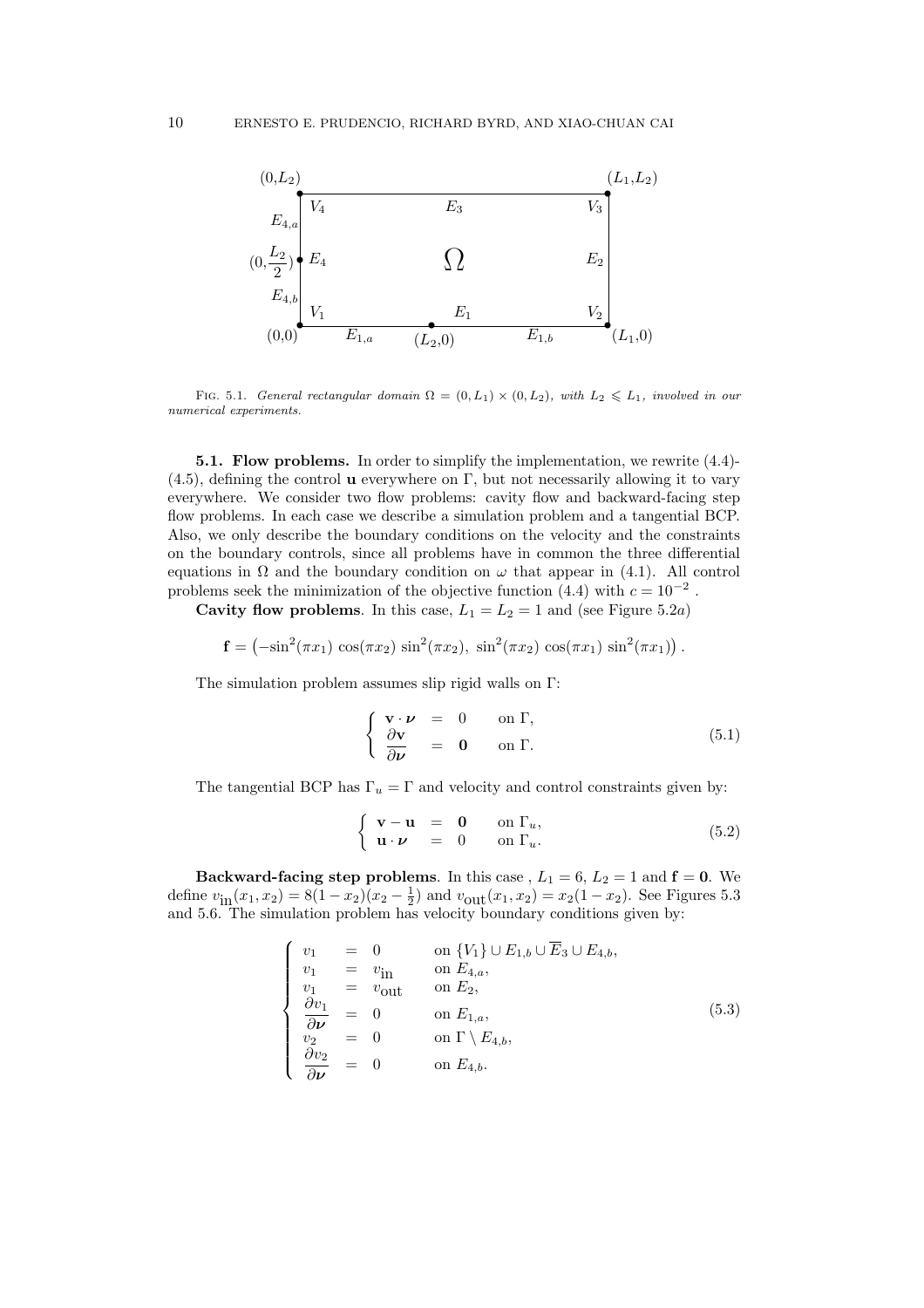The tangential BCP has has  $\Gamma_u = E_{4,b} \cup \{V_1\} \cup E_{1,a}$  and velocity and control constraints given by:

$$
\begin{cases}\n\mathbf{v} - \mathbf{u} = \mathbf{0} & \text{on } \Gamma_u, \\
\mathbf{u} \cdot \boldsymbol{\nu} = 0 & \text{on } \Gamma_u, \\
v_1 = 0 & \text{on } E_{1,b} \cup \overline{E}_3, \\
v_1 = v_{\text{in}} & \text{on } E_{4,a}, \\
v_1 = v_{\text{out}} & \text{on } E_2, \\
v_2 = 0 & \text{on } \Gamma \setminus \Gamma_u.\n\end{cases} (5.4)
$$

We run flow problems for  $Re = 200$  and  $Re = 300$ . In this range of Reynolds numbers the flow is known to be steady and two-dimensional [30].

5.2. Details of numerical approaches. To discretize the flow problems, we use a five-point second order finite difference method on a uniform mesh<sup>1</sup>. All derivative terms of interior PDEs are discretized with a second order central difference scheme. The boundary condition  $\omega + \partial v_1/\partial x_2 - \partial v_2/\partial x_1 = 0$  on  $\Gamma$  is also discretized with a second order approximation, using, however, only mesh points adjacent to the boundary, by applying (4.2) at these points also. This combination of second order approximation with only mesh points adjacent to the boundary is good for parallel performance reasons. We show how to achieve this combination for the boundary mesh points on edge  $E_1$  and at corner  $V_1$ . Equations for the other boundary regions are similarly deduced. Let  $h$  denote the uniform mesh spacing. Given a mesh point, let subindices  $r, l, a, b$  denote mesh points located respectively to the right, to the left, above and below of this given mesh point. The meanings for subindices  $ar$ ,  $br$ , bl, al, rr, ll, aa, bb etc are straightforward. For mesh points located on edge  $E_1$  we know that

$$
w = -\frac{-3v_1 + 4v_{1,a} - v_{1,aa}}{2h} + \frac{v_{2,r} - v_{2,l}}{2h} + O(h^2),
$$
  

$$
w_a = -\frac{v_{1,aa} - v_1}{2h} + \frac{v_{2,ar} - v_{2,al}}{2h} + O(h^2).
$$

So, taking the sum of the expressions,  $v_{1,aa}$  is cancelled:

$$
w + w_a + 2\frac{v_{1,a} - v_1}{h} - \frac{v_{2,ar} - v_{2,al}}{2h} - \frac{v_{2,r} - v_{2,l}}{2h} = O(h^2).
$$

Using a similar technique, we obtain, for corner  $V_1$ ,

$$
w + w_a + w_r + w_{ar} + 2\frac{v_{1,a} - v_1}{h} + 2\frac{v_{1,ar} - v_{1,r}}{h} - 2\frac{v_{2,r} - v_2}{h} - 2\frac{v_{2,ar} - v_{2,a}}{h} = O(h^2).
$$

To form an algebraic system of nonlinear equations from the finite difference equations, we need to order the unknowns and the corresponding functions. The unknowns are ordered mesh point by mesh point, in contrast to physical variable by physical variable as required by all SQP methods related to the matrix structure (3.2). At each mesh point the unknowns are ordered in the order of  $v_1, v_2, \omega, u_1, u_2, \lambda_1, \lambda_2$ and  $\lambda_3$ . The mesh points are ordered subdomain by subdomain, for the purpose of

<sup>&</sup>lt;sup>1</sup>Since our research focus in this paper is the iterative method LNKSz, we use a simple nonstaggered mesh. Another approach is to use staggered meshes in order to numerically better preserve the physical conditions  $(4.2)$  and  $(4.3)$  [18, 25, 37].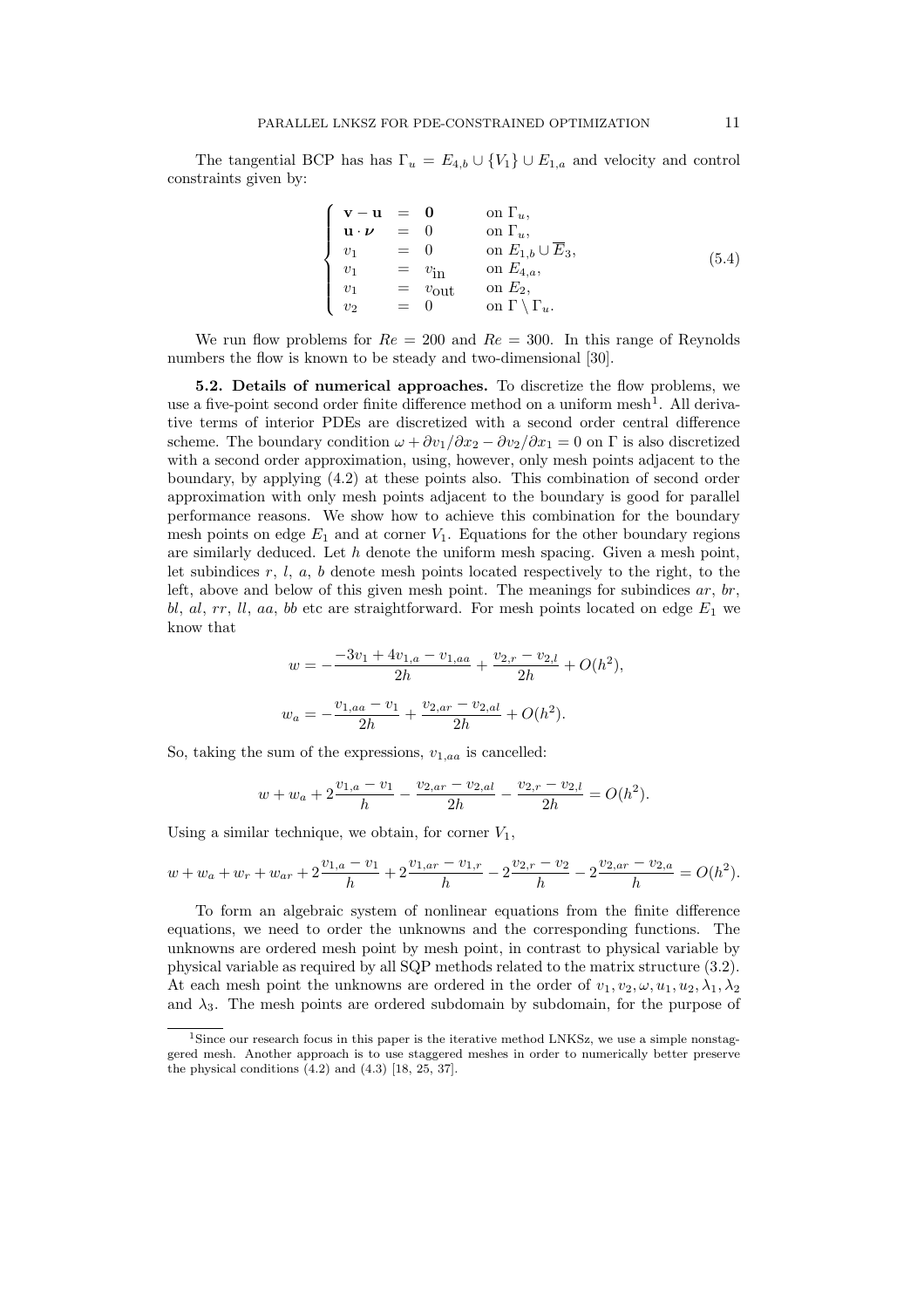parallel processing. The ordering of the subdomains is not important since we use an additive method whose performance has nothing to do with the subdomain ordering. In order to avoid pivoting during the sparse LU method (used in our experiments), the corresponding functions are ordered as  $\nabla_{\lambda_1} \mathcal{L}, \nabla_{\lambda_2} \mathcal{L}, \nabla_{\lambda_3} \mathcal{L}, \nabla_{u_1} \mathcal{L}, \nabla_{u_2} \mathcal{L}, \nabla_{v_1} \mathcal{L}, \nabla_{v_2} \mathcal{L}$ and  $\nabla_{\omega} \mathcal{L}$ . Because the orderings for the unknowns and for the function components are different, the Jacobian matrix becomes nonsymmetric and so we use GMRES.

Some of the numerical results obtained using LNKSz for tangential boundary flow control problems are compared with the corresponding simulation results obtained using NKSz [12]. Although NKSz has been well studied for flow simulation problems, little is known about its applicability and performance for solving KKT systems arising from flow control problems. The NKSz algorithm can be briefly described as follows:

- 1. Initialize the iteration  $k = 0$  and  $\mathbf{X}^{(0)} = \mathbf{0}$ ;
- 2. Decide whether to stop based on  $\|\mathbf{F}(\mathbf{X}^{(k)})\|_2;$
- 3. Approximately solve  $\left[\nabla \mathbf{F}(\mathbf{X}^{(k)})\right] \mathbf{p}^{(k)} = -\mathbf{F}(\mathbf{X}^{(k)}),$ using GMRES with a left Schwarz preconditioner;
- 4. Perform line search  $\mathbf{X}^{(k+1)} = \mathbf{X}^{(k)} + \alpha^{(k)} \mathbf{p}^{(k)}$
- using the standard merit function  $\|\mathbf{F}\|_2^2/2$ ;
- $\overline{\mathcal{L}}$ 5. Set  $k \leftarrow k + 1$ ; go to Step 2.

 $\sqrt{ }$ 

 $\int$ 

LNKSz is very similar to NKSz, except that it uses an augmented Lagrangian merit function in Step 4 of (5.5). Note that Reynolds continuation is not used in any of the algorithms.

(5.5)

In all experiments, the Jacobian matrix is constructed approximately using a multi-colored central finite difference method with step size 10<sup>−</sup><sup>5</sup> , [17]. In problem (4.4)-(4.5), since there is no variable with power greater than two, central finite difference approximations of the Jacobian are exact up to roundoff errors . To solve the Jacobian systems we use restarted GMRES with an absolute tolerance equal to  $10^{-6}$ , a relative tolerance equal to  $10^{-4}$ , a restart parameter equal to 90 and a maximum number of iterations equal to 5000. The GMRES tolerances are checked over preconditioned residuals. Regarding the one-level additive Schwarz preconditioner, the number of subdomains is equal to the number of processors and the extended subdomain problems have zero Dirichlet interior boundary conditions and are solved with sparse LU. The line search with the merit function defined in Section 2 is performed with cubic backtracking, with  $c_1 = 10^{-4}$  in (2.5) and a minimum allowed step length  $\alpha^{(k)}$  equal to 10<sup>-6</sup>. For augmented Lagrangian merit functions we follow the strategy explained in Section 2 with  $\rho^{(-1)}=10$ . For Newton iterations we use an absolute stopping tolerance equal to  $10^{-6}$  and a relative tolerance equal to  $10^{-10}$  times the initial residual. The maximum allowed number of Newton iterations is 100.

5.3. Results of numerical experiments. All tests were performed on a cluster of Linux PCs and our parallel object-oriented software was developed using the  $C++$ programming language and the Portable, Extensible Toolkit for Scientific Computing (PETSc) library [2], from Argonne National Laboratory. Our main concern is the scalability of the algorithms in terms of the linear and nonlinear iteration numbers. Computing times are also reported, but they should not be taken as a reliable measure of the scalability of the algorithms because our network is relatively slow and is shared with other processes.

Results are grouped into tables according to a unique combination of problem type (simulation or control), Reynolds number Re, ASM type (standard or restricted), overlap  $\delta$  and merit function (standard or augmented Lagrangian). Each table presents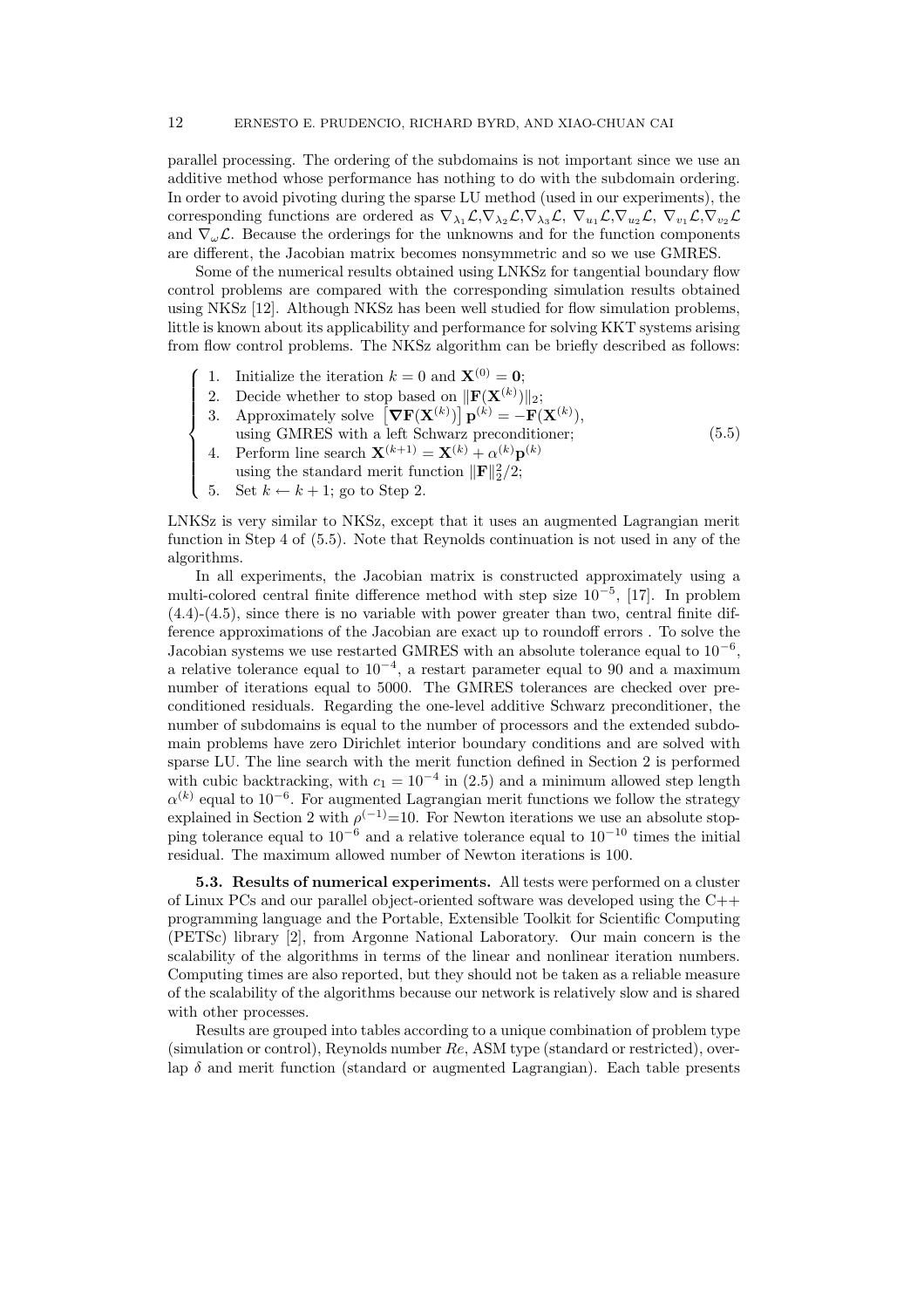results for nine situations, related to three different sizes of meshes (parameter  $h$ ) and three different numbers of processors (parameter  $H$ ). For each case we report

- The total number of Newton iterations:  $n$
- The average number of GMRES iterations per Newton iteration:  $\overline{l}$
- The total computing time in seconds spent on all Newton iterations:  $t_n$
- The average computing time, in seconds, per Newton iteration, spent on solving for the Newton steps:  $\overline{t}_l$

For each table we compare the behavior of  $\overline{l}$  against (3.6)-(3.8). Predictions (3.6) and  $(3.7)$  can be checked by observing the values of l in a column (fixed h and  $\delta$ ) and in a row (fixed H and  $\delta$ ), respectively. Prediction (3.8) can be checked by observing the values of  $\overline{l}$  at the same situation (fixed problem type, Re, ASM type, merit function, H and h) in different tables (different  $\delta$ ). We also compare approximate values of

$$
\|\omega\|_{h}^{2} = \int_{\Omega_{h}} \omega^2 \, d\Omega_{h}.\tag{5.6}
$$

We show some *parallel efficiency* results, defined as follows: the base computing time is obtained on 16 processors and the parallel efficiencies  $E_n$  (related to  $t_n$ ) and  $\overline{E}_l$ (related to  $\overline{t}_l$ ) are given by the expression

[computing time 
$$
(t_n \text{ or } \overline{t}_l)
$$
 using 16 processors] × 16  
[computing time  $(t_n \text{ or } \overline{t}_l)$  using  $N_p$  processors] ×  $N_p$ . (5.7)

5.3.1. Cavity flow problems. Table 5.1 presents results for the simulation problem (5.1) with  $Re = 200$ . The preconditioner is ASM with  $\delta = 1/64$  and the standard merit function is used in the line search. The total number of Newton iterations does not change with the mesh size or the number of processors. The average number of Krylov iterations per Newton iteration changes as expected in predictions (3.6) and (3.7).

# TABLE 5.1

Results for the cavity flow simulation problem with  $Re = 200$ , standard ASM with overlap  $\delta = 1/64$  and standard merit function  $\|\mathbf{F}\|_2^2/2$ . n is the total number of Newton iterations,  $\bar{l}$  is the average number of Krylov iterations per Newton iteration,  $t_n$  is the total time in seconds spent on all Newton iterations and  $t_l$  is the average time in seconds, per Newton iteration, spent on solving for Newton steps. For the case of finest mesh,  $256 \times 256$ , the number of variables is 198, 147 and  $\|\omega\|_h^2 \approx 55.4.$  See (5.6).

| #      | Mesh           |                                |                  |                               |                  |                               |  |  |  |
|--------|----------------|--------------------------------|------------------|-------------------------------|------------------|-------------------------------|--|--|--|
| Procs. | $64 \times 64$ |                                | $128 \times 128$ |                               | $256 \times 256$ |                               |  |  |  |
| 16     | $n=5$          | $t_n \approx 0.83$             | $n=5$            | $t_n \approx 3.6$             | $n=5$            | $t_n \approx 18.3$            |  |  |  |
|        | $l \approx 46$ | $\overline{t}_l \approx 0.13$  | $l \approx 47$   | $\overline{t}_l \approx 0.62$ | $l \approx 47$   | $\overline{t}_l \approx 3.29$ |  |  |  |
| 32     | $n=5$          | $t_n \approx 0.71$             | $n=5$            | $t_n \approx 2.7$             | $n=5$            | $t_n \approx 12.1$            |  |  |  |
|        | $l \approx 60$ | $\overline{t}_l \approx 0.091$ | $l \approx 63$   | $\overline{t}_l \approx 0.46$ | $l \approx 63$   | $\overline{t}_l \approx 2.20$ |  |  |  |
| 64     | $n=5$          | $t_n \approx 0.70$             | $n=5$            | $t_n \approx 1.99$            | $n=5$            | $t_n \approx 7.50$            |  |  |  |
|        | $l \approx 69$ | $\overline{t}_l \approx 0.077$ | $l \approx 80$   | $\overline{t}_l \approx 0.32$ | $l \approx 79$   | $\overline{t}_l \approx 1.35$ |  |  |  |

The next three tables present results for the tangential BCP (5.2) with  $Re = 200$ . An augmented Lagrangian merit function is used in the line search. Several different overlap values are used in the ASM preconditioner and the results are summarized as follows: Table 5.2 for  $\delta = 1/64$ , Table 5.3 for  $\delta = 1/32$  and Table 5.4 for  $\delta = 1/16$ . Changes in the total number of Newton iterations w.r.t. the mesh size and the number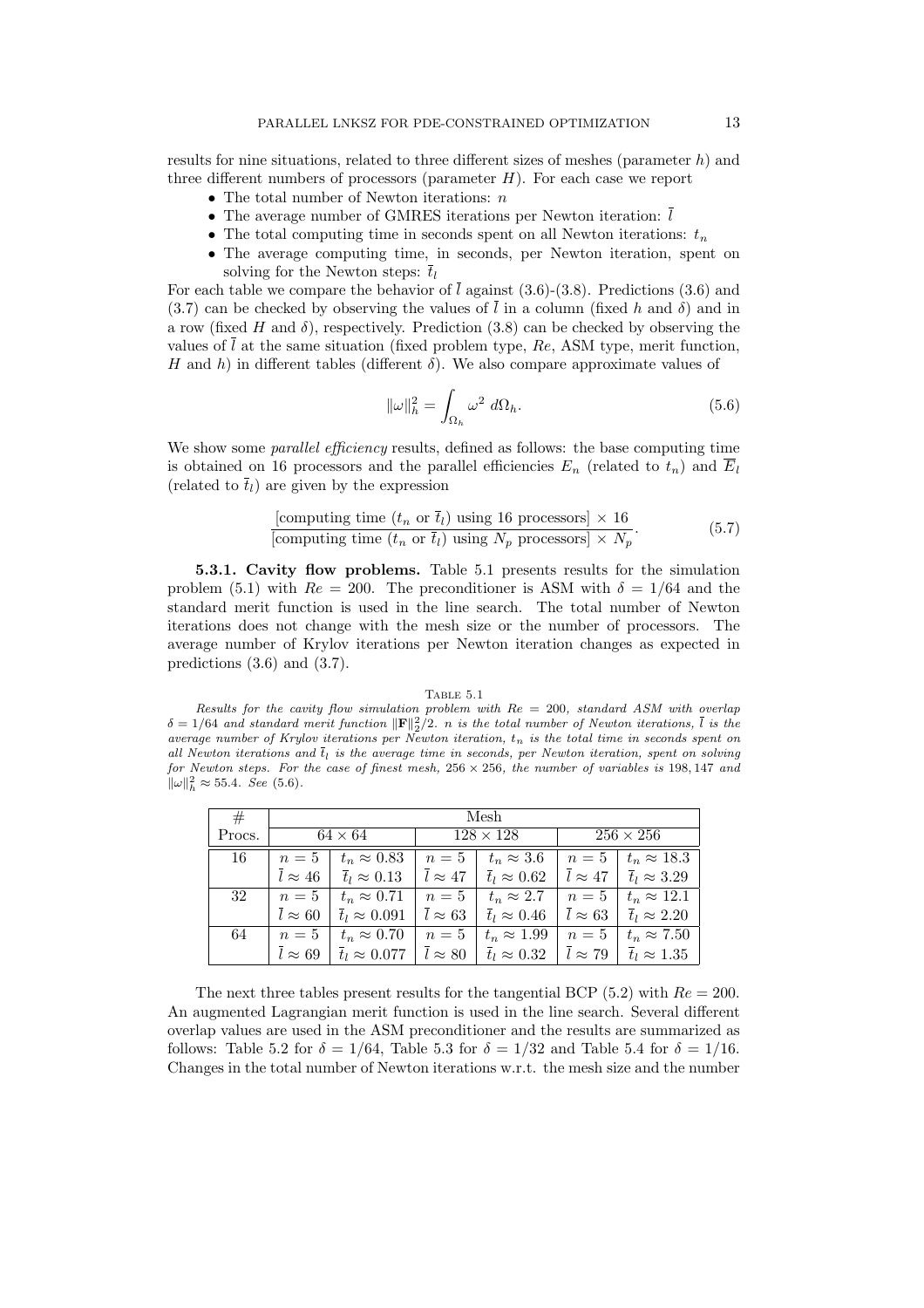Results for the cavity tangential boundary flow control problem with  $Re = 200$ , standard ASM with overlap  $\delta = 1/64$  and augmented Lagrangian merit function. n is the total number of Newton iterations,  $\overline{l}$  is the average number of Krylov iterations per Newton iteration,  $t_n$  is the total time in seconds spent on all Newton iterations and  $\overline{t}_l$  is the average time in seconds, per Newton iteration, spent on solving for Newton steps. For the case of finest mesh,  $256 \times 256$ , the number of variables is 528, 392 and  $\|\omega\|_h^2 \approx 32.5$ . See (5.6).

| #      | Mesh            |                               |                           |                               |                  |                               |  |  |  |
|--------|-----------------|-------------------------------|---------------------------|-------------------------------|------------------|-------------------------------|--|--|--|
| Procs. | $64 \times 64$  |                               | $128 \times 128$          |                               | $256 \times 256$ |                               |  |  |  |
| 16     | $n=7$           | $t_n \approx 9.92$            | $n=8$                     | $t_n \approx 52.1$            | $n=6$            | $t_n \approx 238$             |  |  |  |
|        | $l \approx 92$  | $\overline{t}_l \approx 1.21$ | $\overline{l} \approx 85$ | $\overline{t}_l \approx 5.78$ | $l \approx 100$  | $\overline{t}_l \approx 36.4$ |  |  |  |
| 32     | $n=7$           | $t_n \approx 10.3$            | $n=8$                     | $t_n \approx 53.3$            | $n=6$            | $t_n \approx 264$             |  |  |  |
|        | $l \approx 208$ | $\overline{t}_l \approx 1.34$ | $l \approx 204$           | $t_l \approx 6.26$            | $l \approx 272$  | $\overline{t}_l \approx 42.5$ |  |  |  |
| 64     | $n=7$           | $t_n \approx 5.39$            | $n=8$                     | $t_n \approx 25.6$            | $n=6$            | $t_n \approx 108$             |  |  |  |
|        | $l \approx 187$ | $\overline{t}_l \approx 0.67$ | $l \approx 182$           | $\overline{t}_l \approx 2.96$ | $l \approx 216$  | $\overline{t}_l \approx 17.1$ |  |  |  |

## TABLE  $5.3$

Results for the cavity tangential boundary flow control problem with  $Re = 200$ , standard ASM with overlap  $\delta = 1/32$  and augmented Lagrangian merit function. n is the total number of Newton iterations,  $\overline{l}$  is the average number of Krylov iterations per Newton iteration,  $t_n$  is the total time in seconds spent on all Newton iterations and  $t<sub>l</sub>$  is the average time in seconds, per Newton iteration, spent on solving for Newton steps. For the case of finest mesh,  $256 \times 256$ , the number of variables is 528, 392 and  $\|\omega\|_h^2 \approx 32.5$ . See (5.6). Case "(\*)" is discussed in Subsection 5.3.1.

| #      | Mesh                       |                               |                           |                               |                  |                               |  |  |  |
|--------|----------------------------|-------------------------------|---------------------------|-------------------------------|------------------|-------------------------------|--|--|--|
| Procs. | $64 \times 64$             |                               | $128 \times 128$          |                               | $256 \times 256$ |                               |  |  |  |
| 16     | $n=7$                      | $t_n \approx 8.22$            | $n=8$                     | $t_n \approx 49.1$            | $n=7$            | $t_n \approx 254$             |  |  |  |
|        | $\overline{l}\approx 58$   | $\overline{t}_l \approx 0.96$ | $\overline{l} \approx 59$ | $\overline{t}_l \approx 5.38$ | $l \approx 62$   | $\overline{t}_l \approx 33.1$ |  |  |  |
| 32     | $n=7$                      | $t_n \approx 8.32$            | $n=8$                     | $t_n \approx 46.6$            | $n=6$            | $t_n \approx 199$             |  |  |  |
|        | $l \approx 119$            | $t_l \approx 1.05$            | $l \approx 130$           | $t_l \approx 5.41$            | $l \approx 140$  | $\overline{t}_l \approx 31.6$ |  |  |  |
| 64     | $n = 7$ (*)                | $t_n \approx 6.21$            | $n=8$                     | $t_n \approx 27.6$            | $n=6$            | $t_n \approx 110$             |  |  |  |
|        | $\overline{l} \approx 155$ | $\overline{t}_l \approx 0.78$ | $l \approx 132$           | $t_l \approx 3.18$            | $l \approx 143$  | $\overline{t}_l \approx 17.4$ |  |  |  |

of processors are not pronounced. We observe that  $\overline{l}$  follows (3.8). With the same  $\delta$ used on the simulation problem, we can see in Table 5.2 that the average number of GMRES iterations is now more sensitive to both  $h$  and, especially,  $H$ . Table 5.3 is the one where  $\bar{l}$  best follows both (3.6) and (3.7) and the computing times  $t_n$  and  $\bar{t}_l$ for the finest mesh decrease with the increase in the number of processors. Table 5.4 shows that if  $\delta$  gets too big then the consequent decrease on  $\overline{l}$  might not compensate the increased time taken by sparse LU on the larger extended subdomains; that is,  $\overline{t}_l$  increases. Comparing values of  $\overline{t}_l$  in Tables 5.2 and 5.3 with the values in Table 5.1, we see that the average time spent on computing  $\mathbf{p}^{(k)}$  can be more than 10 times bigger in control problems than in simulation problems on the same mesh, instead of being around  $8/3 \approx 3$  times bigger, in accordance to the ratio between the number of variables per mesh point on control problems and on simulation problems.

As reported in Subsection 5.2, we use a GMRES relative tolerance of  $1.0 \times 10^{-4}$ , a GMRES absolute tolerance of  $1.0 \times 10^{-6}$  and a Newton absolute tolerance of  $1.0 \times 10^{-6}$ . Case " $(*)$ " in Table 5.3, however, gives results for a Newton absolute tolerance of  $1.2 \times 10^{-6}$ . When a Newton absolute tolerance of  $1.0 \times 10^{-6}$  is used, although full steps are accepted in some iterations, the line search stalls once  $||F||_2 \approx 1.14 \times 10^{-6}$ .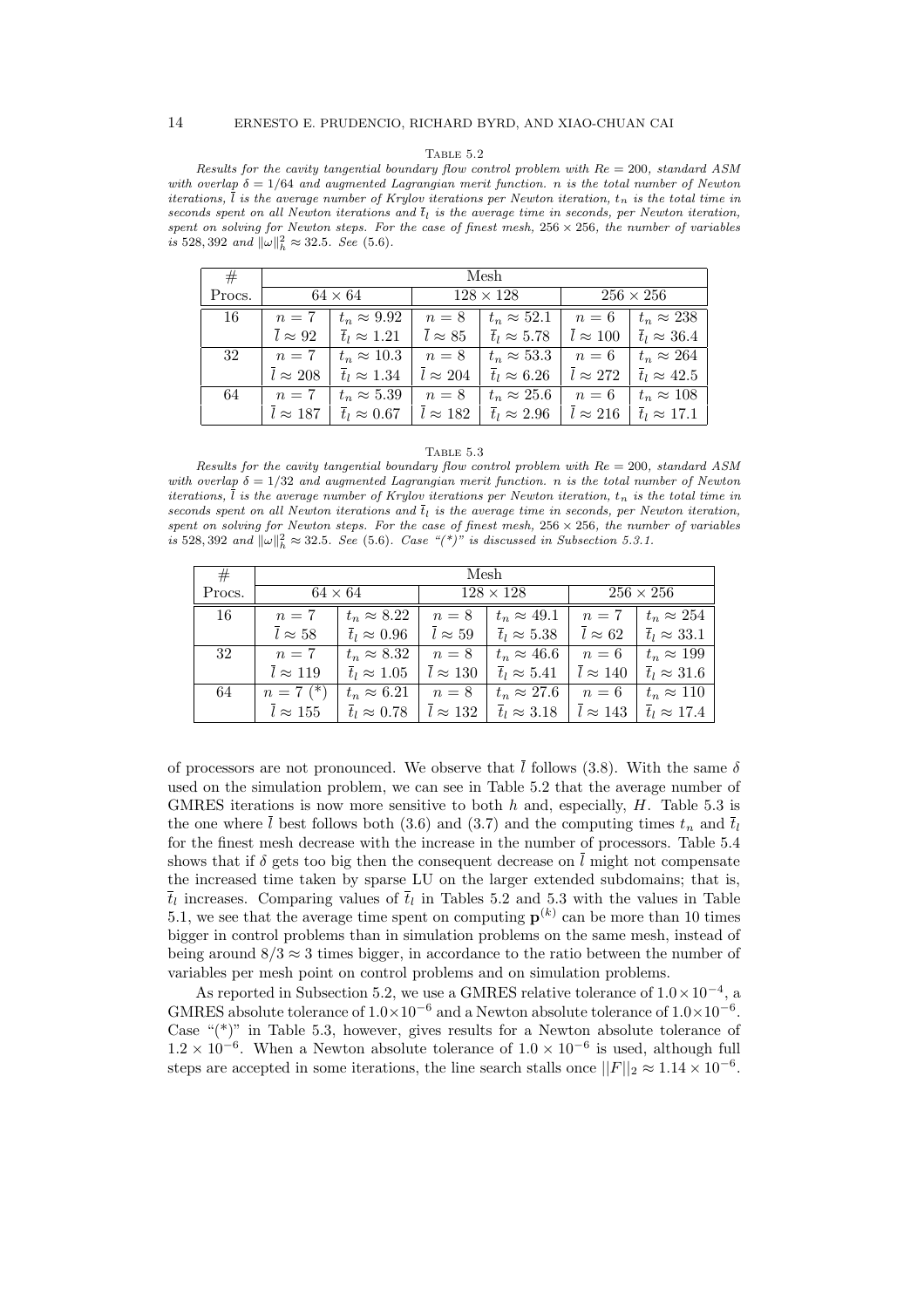Results for the cavity tangential boundary flow control problem with  $Re = 200$ , standard ASM with overlap  $\delta = 1/16$  and augmented Lagrangian merit function. n is the total number of Newton iterations,  $\overline{l}$  is the average number of Krylov iterations per Newton iteration,  $t_n$  is the total time in seconds spent on all Newton iterations and  $\bar{t}_l$  is the average time in seconds, per Newton iteration, spent on solving for Newton steps. For the case of finest mesh,  $256 \times 256$ , the number of variables is 528, 392 and  $\|\omega\|_h^2 \approx 32.5$ . See (5.6).

| #      | Mesh                       |                               |                           |                               |                           |                               |  |  |
|--------|----------------------------|-------------------------------|---------------------------|-------------------------------|---------------------------|-------------------------------|--|--|
| Procs. | $64 \times 64$             |                               | $128 \times 128$          |                               | $256 \times 256$          |                               |  |  |
| 16     | $n=7$                      | $t_n \approx 9.65$            | $n=8$                     | $t_n \approx 59.2$            | $n=7$                     | $t_n \approx 744$             |  |  |
|        | $l \approx 47$             | $\overline{t}_l \approx 1.16$ | $\overline{l} \approx 44$ | $\overline{t}_l \approx 6.62$ | $\overline{l} \approx 50$ | $\overline{t}_l \approx 103$  |  |  |
| 32     | $n=7$                      | $t_n \approx 10.8$            | $n=8$                     | $t_n \approx 75.1$            | $n=7$                     | $t_n \approx 616$             |  |  |
|        | $\overline{l} \approx 100$ | $\overline{t}_l \approx 1.39$ | $l \approx 108$           | $\overline{t}_l \approx 8.96$ | $l \approx 149$           | $\overline{t}_l \approx 86.3$ |  |  |
| 64     | $n=6$                      | $t_n \approx 6.36$            | $n=8$                     | $t_n \approx 56.5$            | $n=7$                     | $t_n \approx 331$             |  |  |
|        | $l \approx 104$            | $\overline{t}_l \approx 0.94$ | $l \approx 115$           | $\overline{t}_l \approx 6.79$ | $l \approx 128$           | $\overline{t}_l \approx 46.4$ |  |  |

#### TABLE  $5.5$

Results for the cavity tangential boundary flow control problem with  $Re = 200$ , restricted ASM with overlap  $\delta = 1/32$  and augmented Lagrangian merit function. n is the total number of Newton iterations,  $\overline{l}$  is the average number of Krylov iterations per Newton iteration,  $t_n$  is the total time in seconds spent on all Newton iterations and  $t<sub>l</sub>$  is the average time in seconds, per Newton iteration, spent on solving for Newton steps. For the case of finest mesh,  $256 \times 256$ , the number of variables is 528, 392 and  $\|\omega\|_h^2 \approx 32.5$ . See (5.6).

| #      | Mesh                       |                               |                            |                               |                           |                               |  |  |  |
|--------|----------------------------|-------------------------------|----------------------------|-------------------------------|---------------------------|-------------------------------|--|--|--|
| Procs. |                            | $64 \times 64$                | $128 \times 128$           |                               | $256 \times 256$          |                               |  |  |  |
| 16     | $n=7$                      | $t_n \approx 8.33$            | $n=9$                      | $t_n \approx 53.1$            | $n=7$                     | $t_n \approx 253$             |  |  |  |
|        | $\overline{l}\approx 59$   | $\overline{t}_l \approx 0.98$ | $\overline{l}\approx 57$   | $\overline{t}_l \approx 5.15$ | $\overline{l} \approx 62$ | $\overline{t}_l \approx 32.9$ |  |  |  |
| 32     | $n=7$                      | $t_n \approx 8.47$            | $n=8$                      | $t_n \approx 46.9$            | $n=6$                     | $t_n \approx 211$             |  |  |  |
|        | $\overline{l} \approx 131$ | $\overline{t}_l \approx 1.07$ | $\overline{l} \approx 134$ | $t_l \approx 5.45$            | $l \approx 154$           | $\overline{t}_l \approx 33.6$ |  |  |  |
| 64     | $n=7$                      | $t_n \approx 6.38$            | $n=8$                      | $t_n \approx 30.1$            | $n=6$                     | $t_n \approx 132$             |  |  |  |
|        | $l \approx 175$            | $\overline{t}_l \approx 0.81$ | $\overline{l} \approx 162$ | $\overline{t}_l \approx 3.50$ | $l \approx 184$           | $\overline{t}_l \approx 21.1$ |  |  |  |

If we change the GMRES relative tolerance to  $1.0 \times 10^{-6}$  and the GMRES absolute tolerance to  $1.0 \times 10^{-13}$  (in order to obtain a more accurate Newton step) then we achieve  $||F||_2 < 1.00 \times 10^{-6}$  with  $n = 6$ ,  $\bar{l} \approx 272$ ,  $t_n \approx 9.38$  and  $\bar{t}_l \approx 1.42$ . Although we performed our tests with fixed GMRES tolerances, this experiment suggests that for more demanding Newton tolerances one might need to use decreasing GMRES tolerances as the outer loop proceeds, as expected by the theory for superlinear convergence of the inexact Newton method [19, 36].

In the next two tables, we change the preconditioner to RAS and everything else stays the same; i.e., these results are for the tangential BCP  $(5.2)$  with  $Re = 200$  and we use an augmented Lagrangian merit function in the line search. We increase the overlap size in the RAS preconditioner as follows: Table 5.5 for  $\delta = 1/32$  and Table 5.6 for  $\delta = 1/16$ . The average number of GMRES iterations continues to follow (3.8) but now it better follows (3.6) and (3.7). The computing times  $t_n$  and  $\overline{t}_l$  for the finest mesh in Table 5.6 decrease with the increase in the number of processors. The average number of GMRES iterations is larger in Table 5.5 than in Table 5.3, but the saving in communications of RAS compensates for this increase so that  $\bar{t}_l$  does not increase proportionally. By comparing finest mesh results on Tables 5.6 and 5.4 we see that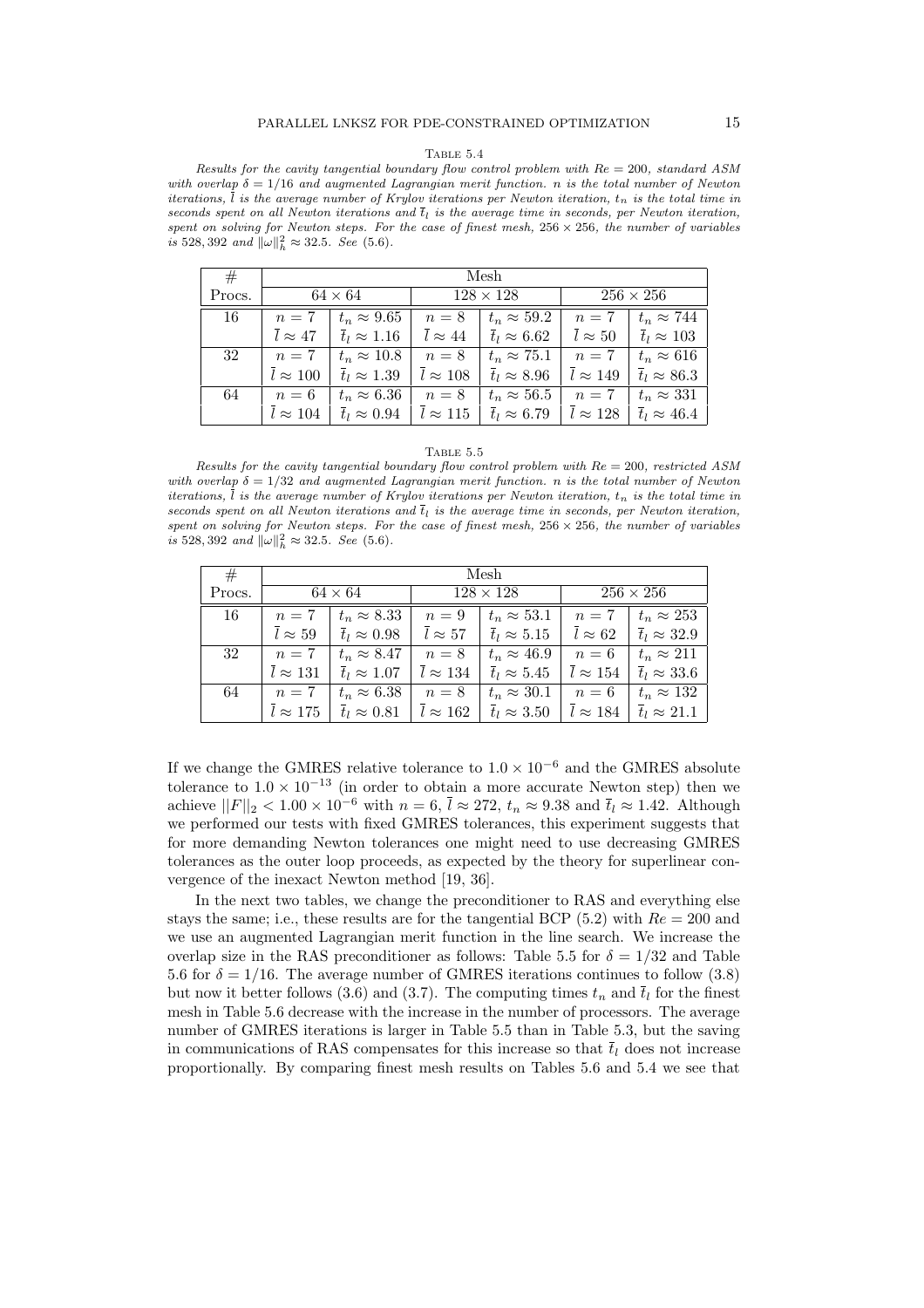Results for the cavity tangential boundary flow control problem with  $Re = 200$ , restricted ASM with overlap  $\delta = 1/16$  and augmented Lagrangian merit function. n is the total number of Newton iterations,  $\overline{l}$  is the average number of Krylov iterations per Newton iteration,  $t_n$  is the total time in seconds spent on all Newton iterations and  $\overline{t}_l$  is the average time in seconds, per Newton iteration, spent on solving for Newton steps. For the case of finest mesh,  $256 \times 256$ , the number of variables is 528, 392 and  $\|\omega\|_h^2 \approx 32.5$ . See (5.6).

| #      | Mesh            |                               |                           |                               |                  |                               |  |  |
|--------|-----------------|-------------------------------|---------------------------|-------------------------------|------------------|-------------------------------|--|--|
| Procs. |                 | $64 \times 64$                | $128 \times 128$          |                               | $256 \times 256$ |                               |  |  |
| 16     | $n=7$           | $t_n \approx 9.66$            | $n=8$                     | $t_n \approx 60.7$            | $n=7$            | $t_n \approx 743$             |  |  |
|        | $l \approx 47$  | $\overline{t}_l \approx 1.15$ | $\overline{l} \approx 46$ | $\overline{t}_l \approx 6.80$ | $l \approx 51$   | $\overline{t}_l \approx 103$  |  |  |
| 32     | $n=7$           | $t_n \approx 9.49$            | $n=8$                     | $t_n \approx 65.5$            | $n=6$            | $t_n \approx 436$             |  |  |
|        | $l \approx 90$  | $\overline{t}_l \approx 1.21$ | $l \approx 86$            | $\overline{t}_l \approx 7.7$  | $l \approx 98$   | $\overline{t}_l \approx 71.0$ |  |  |
| 64     | $n=7$           | $t_n \approx 7.18$            | $n=9$                     | $t_n \approx 56.9$            | $n=7$            | $t_n \approx 309$             |  |  |
|        | $l \approx 105$ | $\overline{t}_l \approx 0.91$ | $l \approx 97$            | $\overline{t}_l \approx 6.1$  | $l \approx 114$  | $\overline{t}_l \approx 43.3$ |  |  |

# TABLE 5.7

Results for the cavity tangential boundary flow control problem with  $Re = 250$ , restricted ASM with overlap  $\delta = 1/16$  and augmented Lagrangian merit function. n is the total number of Newton iterations,  $\overline{l}$  is the average number of Krylov iterations per Newton iteration,  $t_n$  is the total time in seconds spent on all Newton iterations and  $t<sub>l</sub>$  is the average time in seconds, per Newton iteration, spent on solving for Newton steps. For the case of finest mesh,  $256 \times 256$ , the number of variables is 528, 392 and  $\|\omega\|_h^2 \approx 50.2$ . See (5.6).

| #      | Mesh            |                               |                          |                               |                          |                               |  |  |  |
|--------|-----------------|-------------------------------|--------------------------|-------------------------------|--------------------------|-------------------------------|--|--|--|
| Procs. |                 | $64 \times 64$                | $128 \times 128$         |                               | $256 \times 256$         |                               |  |  |  |
| 16     | $n=11$          | $t_n \approx 15.8$            | $n=13$                   | $t_n \approx 110$             | $n=10$                   | $t_n \approx 1090$            |  |  |  |
|        | $l \approx 51$  | $\overline{t}_l \approx 1.22$ | $\overline{l}\approx 55$ | $\overline{t}_l \approx 7.67$ | $\overline{l}\approx 55$ | $\overline{t}_l \approx 106$  |  |  |  |
| 32     | $n=11$          | $t_n \approx 17.2$            | $n=13$                   | $t_n \approx 126$             | $n=9$                    | $t_n \approx 726$             |  |  |  |
|        | $l \approx 107$ | $\overline{t}_l \approx 1.42$ | $\bar{l} \approx 112$    | $\overline{t}_l \approx 9.23$ | $\bar{l} \approx 123$    | $\overline{t}_l \approx 79.0$ |  |  |  |
| 64     | $n=10$          | $t_n \approx 12.6$            | $n=13$                   | $t_n \approx 102$             | $n=9$                    | $t_n \approx 504$             |  |  |  |
|        | $l\approx 135$  | $\overline{t}_l \approx 1.16$ | $l \approx 139$          | $\overline{t}_l \approx 7.62$ | $l \approx 180$          | $\overline{t}_l \approx 55.1$ |  |  |  |

RAS performs better than the standard ASM in terms of both  $l$  and  $\bar{t}_l$ , resulting on a smaller  $t_n$ .

Table 5.7 presents results for the tangential BCP (5.2) with  $Re = 250$ , restricted ASM with  $\delta = 1/16$  and augmented Lagrangian merit function. We can see that, with a Reynolds number greater than that in the previous table, both nonlinear  $(n)$ and average linear  $(\bar{l})$  complexities increase.

In order to determine if tighter fixed GMRES tolerances would improve the number of Newton iterations and so, eventually, improve the total computing time, we rerun the tests of Table 5.7 with the same parameters, except for a GMRES relative tolerance of  $1.0 \times 10^{-6}$ , instead of  $1.0 \times 10^{-4}$ , and a GMRES absolute tolerance of  $1.0 \times 10^{-13}$ , instead of  $1.0 \times 10^{-6}$ . When compared to the results in Table 5.7, at least one Newton step is saved in all nine tests, but the increase in  $\overline{l}$  (and consequently  $\overline{t}_l$ ) makes  $t_n$  increase in all cases with 32 and 64 processors. In fact,  $t_n$  decreases just for the case of  $256 \times 256$  mesh and 16 processors, from 1090 seconds to 1040 seconds. So, although there was some improvement in the number of Newton steps, it was usually not enough to compensate for the expected increase in linear complexity, resulting on a bigger overall computing time  $t_n$ .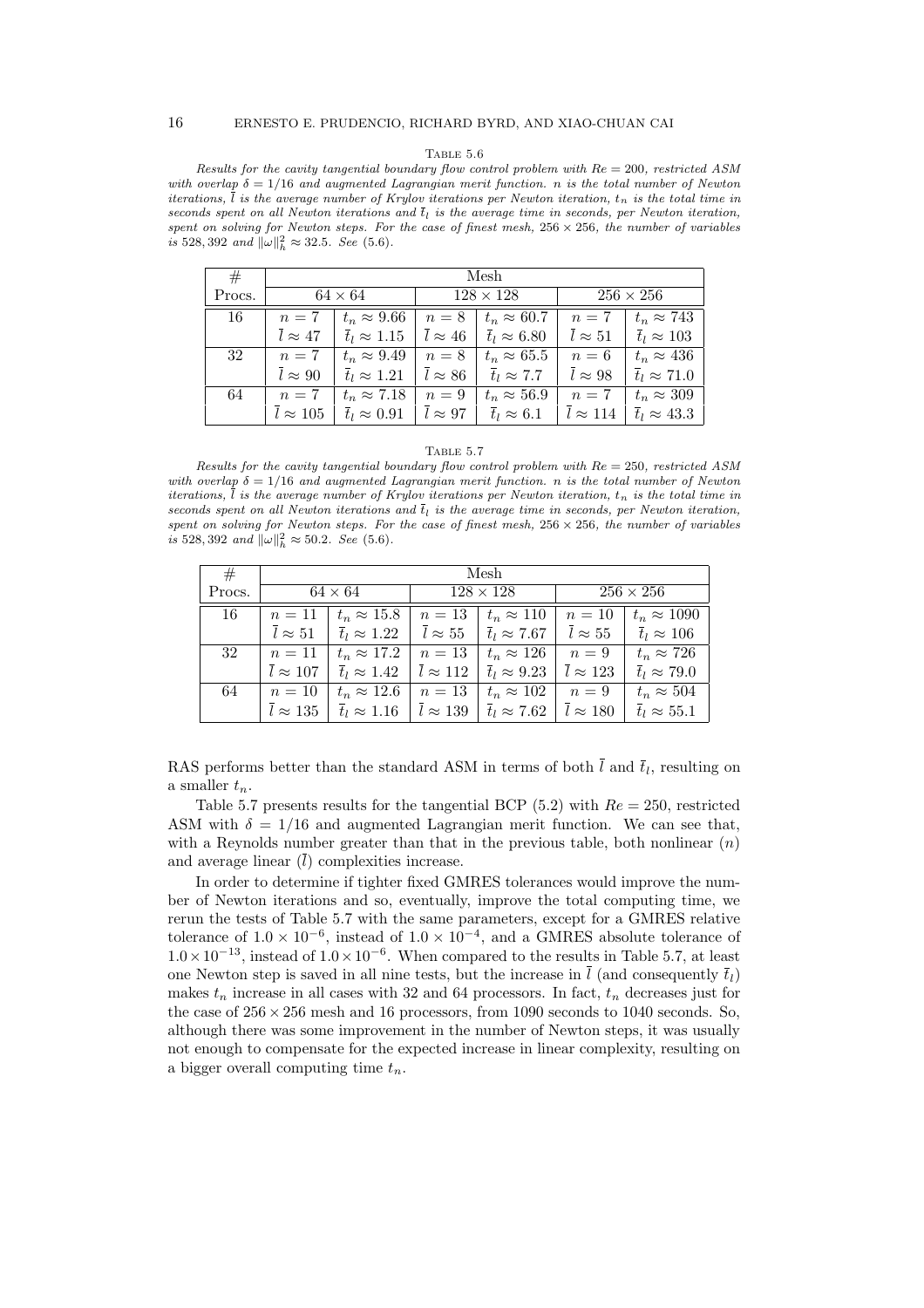Efficiency analysis of NKSz and LNKSz, w.r.t. the number of processors, for cavity flow problems with a 256 × 256 mesh and different values of Reynolds number Re and overlap  $\delta$ .  $E_n$  is the efficiency related to  $t_n$ , the total time in seconds spent on all Newton iterations.  $E_l$  is the efficiency related to  $\bar{t}_l$ , the average time in seconds, per Newton iteration, spent on solving for Newton steps. See (5.7). Results are based on values of  $t_n$  and  $t_l$  from Tables 5.1, 5.6 and 5.7.

| #      | Simulation   |                           | Boundary Control                                    |      |                |      |  |
|--------|--------------|---------------------------|-----------------------------------------------------|------|----------------|------|--|
| Procs. |              | $Re = 200, \delta = 1/64$ | $Re = 200, \delta = 1/16$ $Re = 250, \delta = 1/16$ |      |                |      |  |
|        | Standard ASM |                           | Restricted ASM                                      |      | Restricted ASM |      |  |
|        | $E_n$        |                           | $E_n$                                               | E1   | $E_n$          | E1   |  |
| 16     | 1.00         | 1.00                      | 1.00                                                | 1.00 | 1.00           | 1.00 |  |
| 32     | 0.76         | 0.75                      | 0.85                                                | 0.73 | 0.75           | 0.67 |  |
| 64     | 0.61         | 0.61                      | 0.60                                                | 0.59 | 0.54           | 0.48 |  |

Next, in Table 5.8 we present some parallel efficiency results derived from data presented in previous tables.

Finally, we present a comparison of computed velocity fields for  $Re = 200$ . Figure 5.2b refers to the simulation problem (5.1), and Figures 5.2c and 5.2d refer to the tangential BCP (5.2). Recall that the objective of the tangential boundary control is to minimize the intensity of the velocity field in the vortex shown in Figure 5.2b. Figure 5.2d shows that the tangential boundary control acts in the opposite direction of the interior flow. The achieved minimization can be observed in two ways: by comparing Figure 5.2c against Figure 5.2b and by comparing the value  $\|\omega\|_h^2 \approx 32.5$ in Tables 5.2-5.6 against the value  $\|\omega\|_h^2 \approx 55.4$  in Table 5.1.

5.3.2. Backward-facing step flow problems. In this subsection we present results for the backward-facing step problem. Table 5.9 contains results for the simulation problem (5.3) with  $Re = 200$ . The standard merit function is used in the line search and an overlap  $\delta = 1/32$  is used in the ASM preconditioner. The total number of Newton iterations does not change with the mesh size or the number of processors. The average number of GMRES iterations does not seem to follow (3.6) and (3.7) so closely as in the case of cavity flow simulation problems. But  $\overline{l}$  behaves better when RAS is employed.

TABLE  $5.9$ 

| Results for the backward-facing step flow simulation problem with $Re = 200$ , standard ASM with                         |
|--------------------------------------------------------------------------------------------------------------------------|
| overlap $\delta = 1/32$ and standard merit function $\ \mathbf{F}\ _2^2/2$ . n is the total number of Newton iterations, |
| l is the average number of Krylov iterations per Newton iteration, $t_n$ is the total time in seconds                    |
| spent on all Newton iterations and $\bar{t}_l$ is the average time in seconds, per Newton iteration, spent on            |
| solving for Newton steps. For the case of finest mesh, $768 \times 128$ , the number of variables is 297,603             |
| and $\ \omega\ _h^2 \approx 3.35$ . See (5.6).                                                                           |

| #      | Mesh                      |                               |                            |                               |                            |                               |  |  |  |
|--------|---------------------------|-------------------------------|----------------------------|-------------------------------|----------------------------|-------------------------------|--|--|--|
| Procs. |                           | $192 \times 32$               | $384 \times 64$            |                               | $768 \times 128$           |                               |  |  |  |
| 16     | $n=5$                     | $t_n \approx 1.35$            | $n=5$                      | $t_n \approx 6.49$            | $n=5$                      | $t_n \approx 37.2$            |  |  |  |
|        | $\overline{l} \approx 54$ | $\overline{t}_l \approx 0.22$ | $\overline{l} \approx 59$  | $\overline{t}_l \approx 1.15$ | $\overline{l} \approx 64$  | $\overline{t}_l \approx 6.85$ |  |  |  |
| 32     | $n=5$                     | $t_n \approx 1.37$            | $n=5$                      | $t_n \approx 5.96$            | $n=5$                      | $t_n \approx 30.7$            |  |  |  |
|        | $l \approx 92$            | $\overline{t}_l \approx 0.22$ | $l \approx 109$            | $\overline{t}_l \approx 1.09$ | $\overline{l} \approx 121$ | $\overline{t}_l \approx 5.82$ |  |  |  |
| 64     | $n=5$                     | $t_n \approx 0.96$            | $n=5$                      | $t_n \approx 3.35$            | $n=5$                      | $t_n \approx 13.6$            |  |  |  |
|        | $\overline{l} \approx 89$ | $\overline{t}_l \approx 0.13$ | $\overline{l} \approx 102$ | $\overline{t}_l \approx 0.58$ | $\overline{l} \approx 102$ | $\overline{t}_l \approx 2.50$ |  |  |  |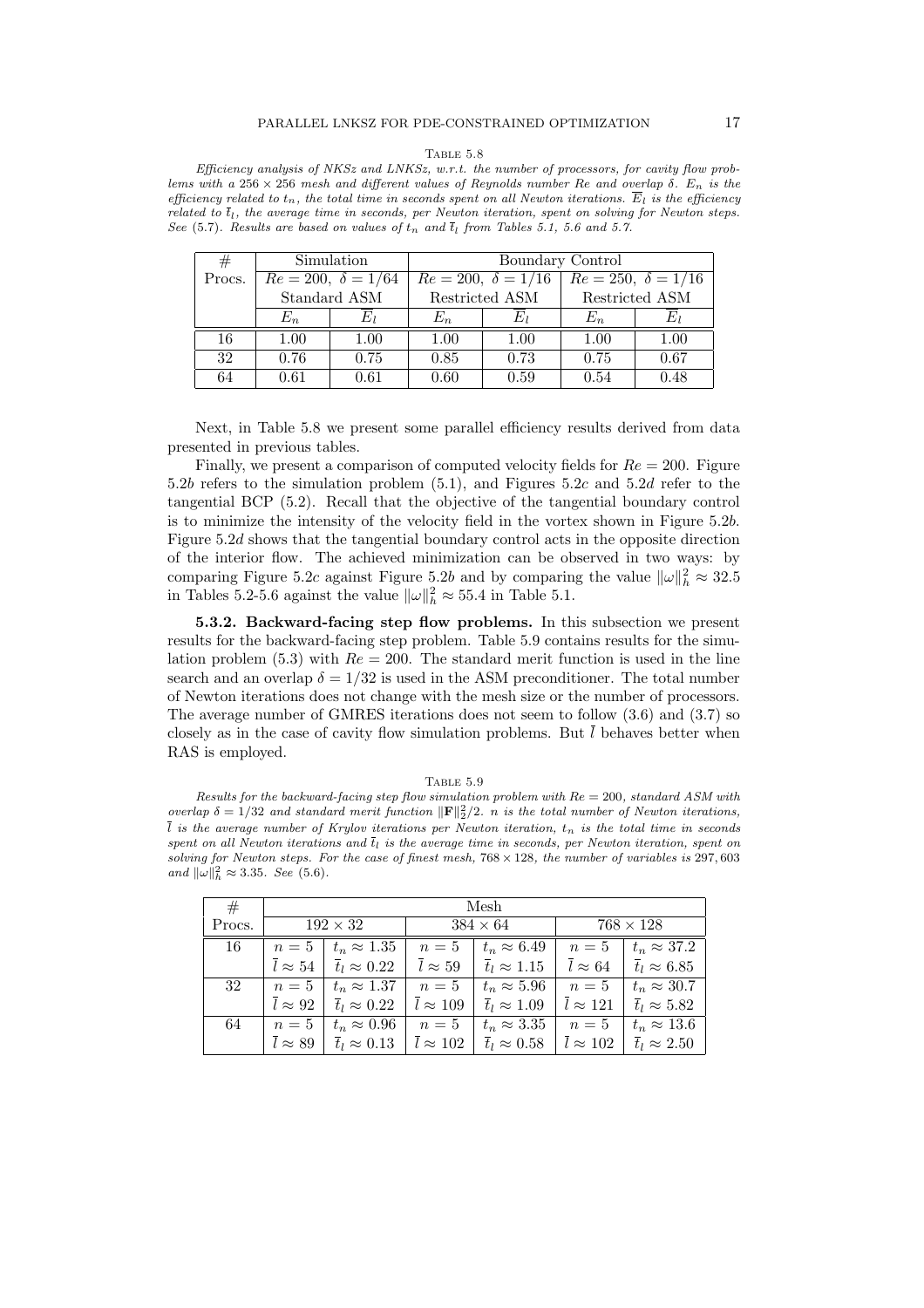Results for the backward-facing step tangential boundary flow control problem with  $Re = 200$ , standard ASM with overlap  $\delta = 1/16$  and augmented Lagrangian merit function. n is the total number of Newton iterations,  $\overline{l}$  is the average number of Krylov iterations per Newton iteration,  $t_n$ is the total time in seconds spent on all Newton iterations and  $t_l$  is the average time in seconds, per Newton iteration, spent on solving for Newton steps. For the case of finest mesh,  $768 \times 128$ , the number of variables is 793,608 and  $\|\omega\|_h^2 \approx 3.28$ . See (5.6).

| #      | Mesh            |                               |                          |                               |                             |                               |  |  |  |
|--------|-----------------|-------------------------------|--------------------------|-------------------------------|-----------------------------|-------------------------------|--|--|--|
| Procs. | $192 \times 32$ |                               | $384 \times 64$          |                               | $768 \times 128$            |                               |  |  |  |
| 16     | $n=40$          | $t_n \approx 89.1$            | $n=31$                   | $t_n \approx 392$             | $n=23$                      | $t_n \approx 1610$            |  |  |  |
|        | $l \approx 81$  | $\overline{t}_l \approx 1.92$ | $\overline{l}\approx 85$ | $\overline{t}_l \approx 11.5$ | $\overline{l} \approx 90$   | $\overline{t}_l \approx 64.8$ |  |  |  |
| 32     | $n=41$          | $t_n \approx 322$             | $n=31$                   | $t_n \approx 2100$            | $n=23$                      | $t_n \approx 13400$           |  |  |  |
|        | $l \approx 605$ | $\overline{t}_l \approx 7.65$ | $\bar{l} \approx 1110$   | $\overline{t}_l \approx 67.0$ | $\overline{l} \approx 1800$ | $\overline{t}_l \approx 581$  |  |  |  |
| 64     | $n=41$          | $t_n \approx 209$             | $n=31$                   | $t_n \approx 1460$            | $n=23$                      | $t_n \approx 8520$            |  |  |  |
|        | $l \approx 701$ | $\overline{t}_l \approx 4.97$ | $l \approx 1410$         | $\overline{t}_l \approx 46.6$ | $l \approx 2200$            | $\overline{t}_l \approx 369$  |  |  |  |

## Table 5.11

Results for the backward-facing step tangential boundary flow control problem with  $Re = 200$ , restricted ASM with overlap  $\delta = 1/8$  and augmented Lagrangian merit function. n is the total number of Newton iterations,  $\overline{l}$  is the average number of Krylov iterations per Newton iteration,  $t_n$ is the total time in seconds spent on all Newton iterations and  $t<sub>l</sub>$  is the average time in seconds, per Newton iteration, spent on solving for Newton steps. For the case of finest mesh,  $768 \times 128$ , the number of variables is 793,608 and  $\|\omega\|_h^2 \approx 3.28$ . See (5.6).

| #      | Mesh                     |                               |                          |                               |                          |                               |  |  |  |  |  |  |  |
|--------|--------------------------|-------------------------------|--------------------------|-------------------------------|--------------------------|-------------------------------|--|--|--|--|--|--|--|
| Procs. |                          | $192 \times 32$               |                          | $384 \times 64$               | $768 \times 128$         |                               |  |  |  |  |  |  |  |
| 16     | $n=40$                   | $t_n \approx 111$             | $n=31$                   | $t_n \approx 648$             | $n=23$                   | $t_n \approx 4990$            |  |  |  |  |  |  |  |
|        | $l \approx 62$           | $\overline{t}_l \approx 2.44$ | $\overline{l}\approx 61$ | $\overline{t}_l \approx 19.6$ | $\overline{l}\approx 62$ | $\overline{t}_l \approx 211$  |  |  |  |  |  |  |  |
| 32     | $n=41$                   | $t_n \approx 87.9$            | $n=32$                   | $t_n \approx 367$             | $n=23$                   | $t_n \approx 2250$            |  |  |  |  |  |  |  |
|        | $\overline{l}\approx 78$ | $\overline{t}_l \approx 1.93$ | $l \approx 80$           | $\overline{t}_l \approx 10.8$ | $l \approx 83$           | $\overline{t}_l \approx 94.9$ |  |  |  |  |  |  |  |
| 64     | $n=40$                   | $t_n \approx 50.0$            | $n=31$                   | $t_n \approx 246$             | $n=23$                   | $t_n \approx 1560$            |  |  |  |  |  |  |  |
|        | $l \approx 80$           | $\overline{t}_l \approx 1.12$ |                          | $\overline{t}_l \approx 7.55$ | $l \approx 86$           | $\overline{t}_l \approx 66.4$ |  |  |  |  |  |  |  |

Next, we consider the tangential BCP  $(5.4)$  with  $Re = 200$  and an augmented Lagrangian merit function in the line search. In this case the standard ASM with  $\delta = 1/32$  does not result in a good enough preconditioner for GMRES; i.e., the maximum allowed number (5000) of Krylov iterations is eventually achieved without any tolerance being satisfied. Table 5.10 presents results for the standard ASM with  $\delta = 1/16$ . Interestingly, the total number of Newton iterations decreases as the mesh is refined, although the overall effort to find a solution increases. Comparing with Table 5.9, we can see that the average number of GMRES iterations is now much more sensitive to both  $h$  and  $H$ .

With  $\delta > 1/16$  we expect a better convergence of LNKSz. But instead of applying the standard ASM with  $\delta = 1/8$ , we apply, in Table 5.11, RAS with  $\delta = 1/8$ , trying to balance more sparse LU time spent on bigger extended subdomains with less communication time spent on RAS. The number of Newton iterations continues to decrease as the mesh is refined. With an overlap  $\delta$  four times as large as the one used on the simulation problem, the average number of GMRES iterations now follows (3.6) and  $(3.7)$  more closely. Comparing values of  $\overline{t}_l$  in Tables 5.11 and 5.9, we see that the average time spent on computing  $p^{(k)}$  can be more than 20 times greater in control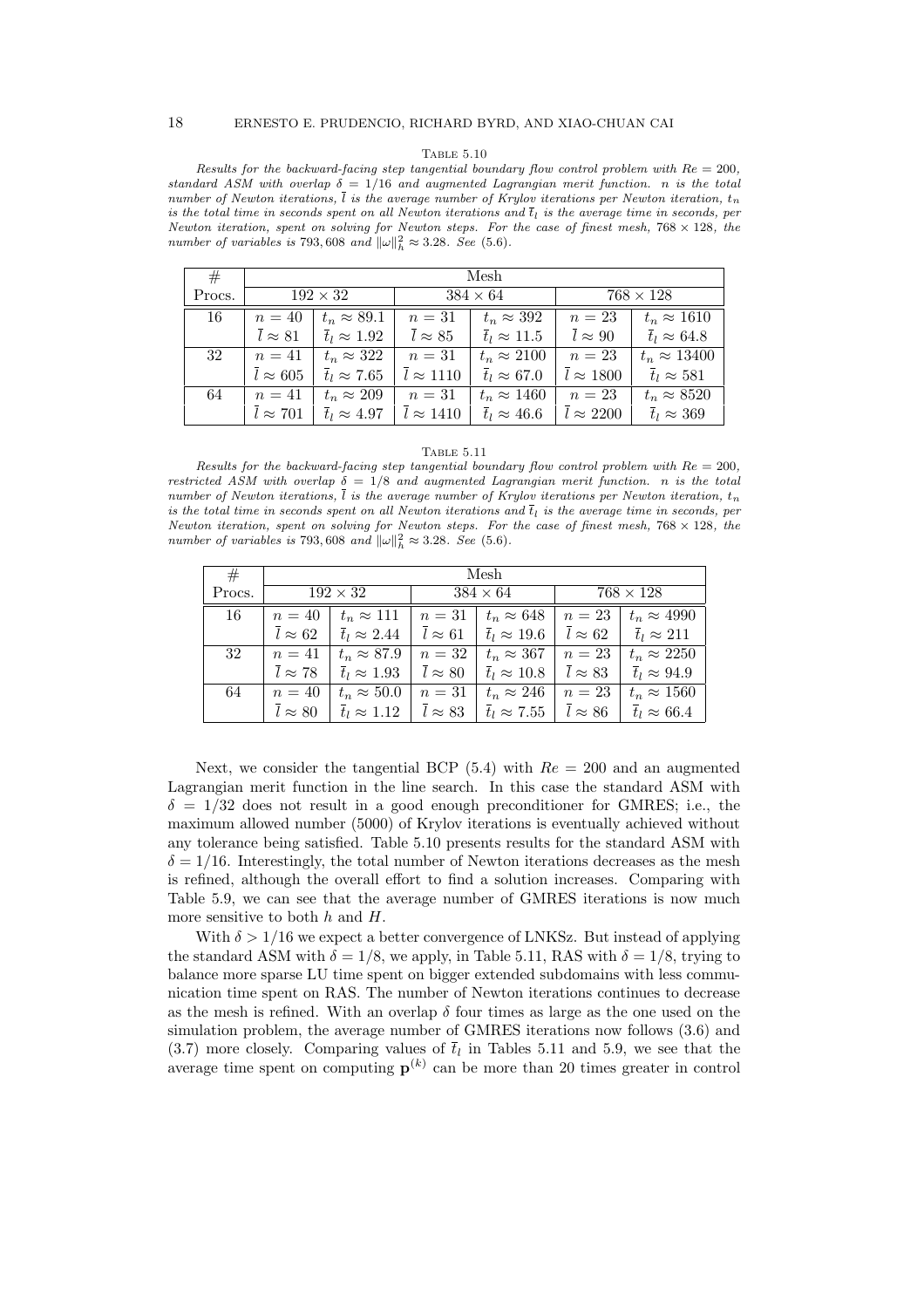Results for the backward-facing step tangential boundary flow control problem with  $Re = 300$ , restricted ASM with overlap  $\delta = 1/8$  and augmented Lagrangian merit function. n is the total number of Newton iterations,  $\overline{l}$  is the average number of Krylov iterations per Newton iteration,  $t_n$ is the total time in seconds spent on all Newton iterations and  $t_l$  is the average time in seconds, per Newton iteration, spent on solving for Newton steps. For the case of finest mesh,  $768 \times 128$ , the number of variables is 793,608 and  $\|\omega\|_h^2 \approx 3.65$ . See (5.6).

| #      | Mesh           |                               |                          |                               |                          |                               |  |  |  |  |  |  |  |
|--------|----------------|-------------------------------|--------------------------|-------------------------------|--------------------------|-------------------------------|--|--|--|--|--|--|--|
| Procs. |                | $192 \times 32$               |                          | $384 \times 64$               | $768 \times 128$         |                               |  |  |  |  |  |  |  |
| 16     | $n=53$         | $t_n \approx 148$             | $n=41$                   | $t_n \approx 875$             | $n=30$                   | $t_n \approx 6600$            |  |  |  |  |  |  |  |
|        | $l \approx 61$ | $\overline{t}_l \approx 2.47$ | $\overline{l}\approx 62$ | $\overline{t}_l \approx 20.1$ | $\overline{l}\approx 63$ | $\overline{t}_l \approx 214$  |  |  |  |  |  |  |  |
| 32     | $n=55$         | $t_n \approx 118$             | $n=41$                   | $t_n \approx 498$             | $n=31$                   | $t_n \approx 3090$            |  |  |  |  |  |  |  |
|        | $l \approx 81$ | $\overline{t}_l \approx 1.97$ | $\overline{l}\approx 86$ | $\overline{t}_l \approx 11.5$ | $l \approx 88$           | $\overline{t}_l \approx 96.6$ |  |  |  |  |  |  |  |
| 64     | $n=53$         | $t_n \approx 67.1$            | $n=41$                   | $t_n \approx 333$             | $n=30$                   | $t_n \approx 2050$            |  |  |  |  |  |  |  |
|        | $l \approx 82$ | $\overline{t}_l \approx 1.13$ | $l \approx 86$           | $\overline{t}_l \approx 7.75$ | $l \approx 89$           | $\overline{t}_l \approx 66.8$ |  |  |  |  |  |  |  |

problems than in simulation problems with the same mesh, instead of being around  $8/3 \approx 3$  times greater, in accordance to the ratio between the number of variables per mesh point on control problems and on simulation problems.

We now increase the Reynolds number to  $Re = 300$  and the performance data for the tangential BCP (5.4) is provided in Table 5.12. We use the augmented Lagrangian merit function in the line search and  $\delta = 1/8$  in RAS. With the increase in Re, both nonlinear  $(n)$  and average linear  $(\bar{l})$  complexities increase, although the increase in the total number of Newton iterations is more pronounced.

Again, as done in the case of cavity flow control problems, in order to determine if smaller fixed GMRES tolerances would improve the number of Newton iterations and so, eventually, improve the total computing time, we rerun the tests of Table 5.12 with the same parameters, except for a GMRES relative tolerance of  $1.0 \times 10^{-6}$ , instead of  $1.0 \times 10^{-4}$ , and a GMRES absolute tolerance of  $1.0 \times 10^{-13}$ , instead of  $1.0 \times 10^{-6}$ . When compared to the results in Table 5.12, one or two Newton steps are saved in just two of the nine tests, while the increase in  $l$  (and  $\overline{t}_l$ , consequently) makes  $t_n$  increase in all nine cases.

In Table 5.13 some parallel efficiency results derived from data presented in previous tables are given.

Table 5.13

Efficiency analysis of NKSz and LNKSz, w.r.t. the number of processors, for backward-facing step flow problems with a  $768 \times 128$  mesh and different values of Reynolds number Re and overlap δ. E<sub>n</sub> is the efficiency related to  $t_n$ , the total time in seconds spent on all Newton iterations. E<sub>l</sub> is the efficiency related to  $\overline{t}_l$ , the average time in seconds, per Newton iteration, spent on solving for Newton steps. See (5.7). Results are based on values of  $t_n$  and  $t_l$  from Tables 5.9, 5.11 and 5.12.

| #      |       | Simulation                  | Boundary Control           |                |                          |      |  |  |  |  |  |
|--------|-------|-----------------------------|----------------------------|----------------|--------------------------|------|--|--|--|--|--|
| Procs. |       | $Re = 200, \ \delta = 1/16$ | $Re = 200, \ \delta = 1/8$ |                | $Re = 300, \delta = 1/8$ |      |  |  |  |  |  |
|        |       | Standard ASM                |                            | Restricted ASM | Restricted ASM           |      |  |  |  |  |  |
|        | $E_n$ |                             | $E_n$                      | Eπ             | $E_n$                    |      |  |  |  |  |  |
| 16     | 1.00  | 1.00                        | 1.00                       | 1.00           | 1.00                     | 1.00 |  |  |  |  |  |
| 32     | 0.61  | 0.59                        | 1.11                       | 1.11           | 1.07                     | 1.11 |  |  |  |  |  |
| 64     | 0.68  | 0.69                        | 0.80                       | 0.79           | 0.80<br>0.80             |      |  |  |  |  |  |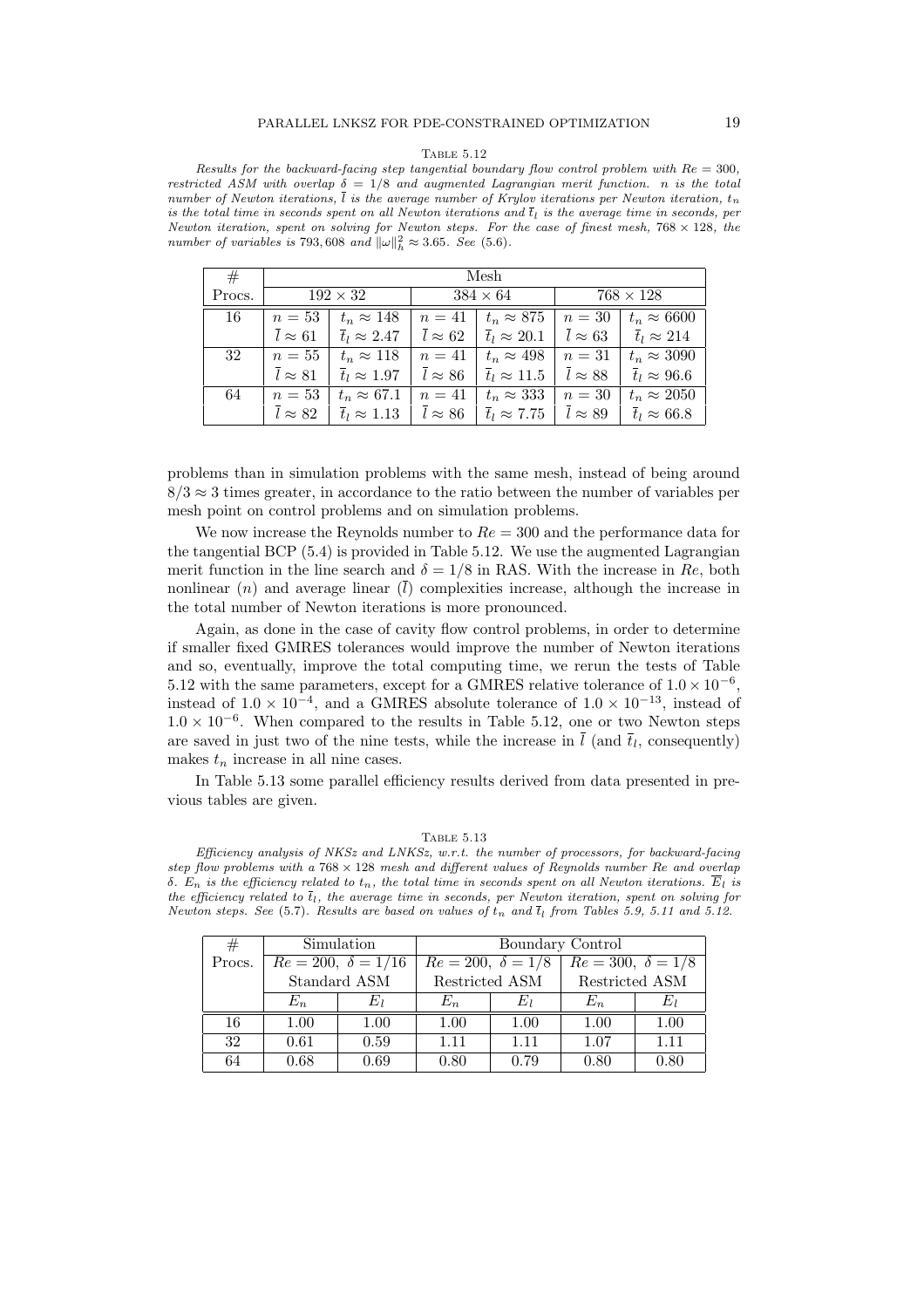Finally, we look at the computed velocity fields for  $Re = 200$ . Figures 5.3-5.5 are for the simulation problem (5.3), and Figures 5.6-5.8 are for the tangential BCP (5.4). The results are very similar to the cavity flow problem, more precisely speaking, Figure 5.4 and Figure 5.8 show that the tangential boundary control acts in the opposite direction of the interior flow. The achieved minimization values can be measured either by comparing Figure 5.7 against Figure 5.4, or by comparing the value  $\|\omega\|_h^2 \approx 3.28$  in Tables 5.10-5.11 against the value  $\|\omega\|_h^2 \approx 3.35$  in Table 5.9.



Fig. 5.2. Information on cavity flow problems: (a) External force. (b) Computed velocity field for the simulation problem  $(5.1)$  for  $Re = 200$ . (c) Computed velocity field for the tangential BCP (5.2) for  $Re = 200$ . (d) Highlight of the boundary velocity in Figure (c).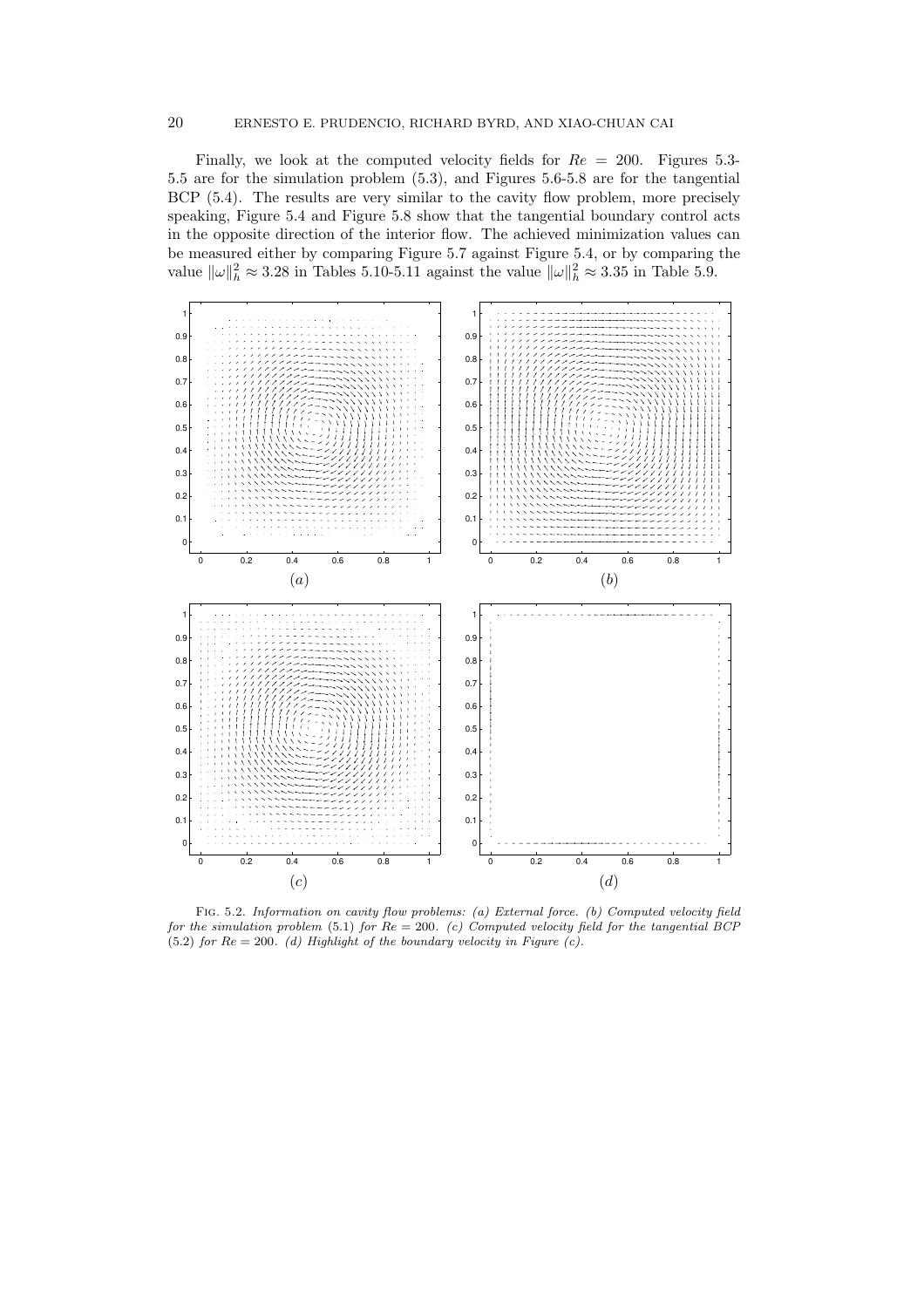

FIG. 5.3. Computed velocity for the backward-facing step problem (5.3) with  $Re = 200$ .



FIG. 5.4. Highlight of the velocity field in the left bottom region of Figure 5.3.



FIG. 5.5. Highlight of the boundary velocity in the left bottom region of Figure 5.3.

6. Conclusions. We have developed a general LNKSz algorithm for PDE constrained optimization problems and applied it to some tangential boundary control problems involving two-dimensional incompressible Navier-Stokes equations. In our numerical experiments the LNKSz algorithm, together with an augmented Lagrangian merit function, provides a fully parallel and robust solution method. The one-level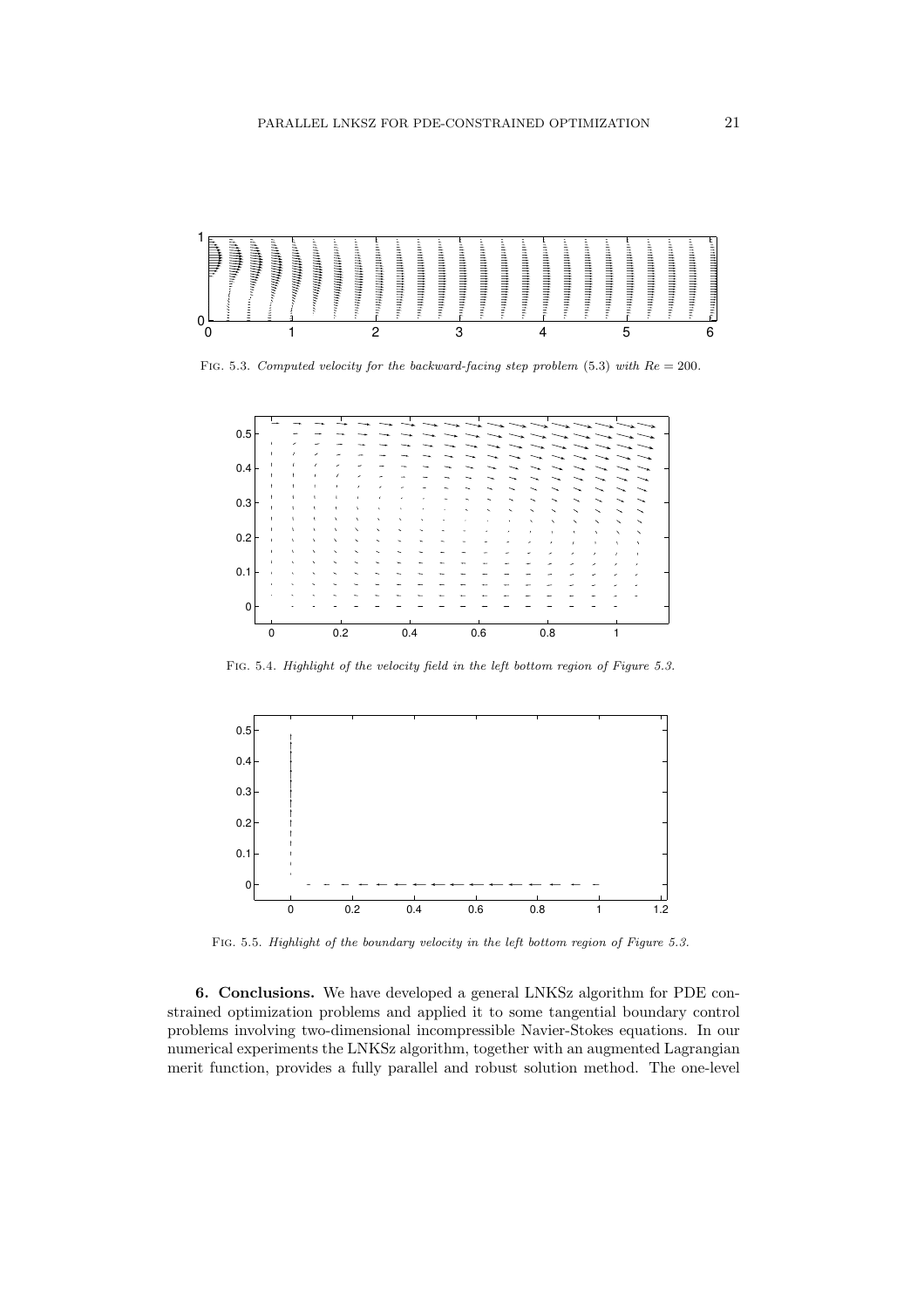

FIG. 5.6. Computed velocity for the backward-facing step tangential BCP (5.4) with  $Re = 200$ .

| 0.5 |             |   |     |           |   |     |  |     |                          |   |     |   |   |    |           |   |
|-----|-------------|---|-----|-----------|---|-----|--|-----|--------------------------|---|-----|---|---|----|-----------|---|
|     |             |   |     |           |   |     |  |     |                          |   |     |   |   |    |           |   |
|     |             | ٠ |     |           |   |     |  |     |                          |   |     |   |   |    |           |   |
| 0.4 |             |   |     |           |   |     |  |     |                          |   |     |   |   |    |           |   |
|     |             |   |     |           |   |     |  |     |                          |   |     |   |   |    |           |   |
|     |             |   |     |           |   |     |  |     |                          |   |     |   |   |    |           |   |
| 0.3 |             |   |     |           |   |     |  |     | $\overline{\phantom{a}}$ | ╮ | ╮   |   |   |    |           |   |
|     |             | ٠ | ۸   |           | ٠ |     |  |     | ٠                        | ۰ | ╮   |   |   |    |           |   |
|     |             |   | ٠   | $\lambda$ |   |     |  |     |                          |   | ٠   | ٠ | × | ۰. |           | ∽ |
| 0.2 |             |   |     |           |   |     |  |     |                          |   |     |   | x | ↖  | ×         | ∽ |
|     |             |   |     |           |   |     |  |     |                          |   |     |   |   |    | $\ddot{}$ |   |
|     |             |   |     |           |   |     |  |     |                          |   |     |   |   |    |           |   |
|     |             |   |     |           |   |     |  |     |                          |   |     |   |   |    |           |   |
| 0.1 |             |   |     |           |   |     |  |     |                          |   |     |   |   |    |           |   |
|     |             |   |     |           |   |     |  |     |                          |   |     |   |   |    |           |   |
|     |             |   |     |           |   |     |  |     |                          |   |     |   |   |    |           |   |
| 0   |             |   |     |           |   |     |  |     |                          |   |     |   |   |    |           |   |
|     |             |   |     |           |   |     |  |     |                          |   |     |   |   |    |           |   |
|     | $\mathbf 0$ |   | 0.2 |           |   | 0.4 |  | 0.6 |                          |   | 0.8 |   |   |    |           |   |

Fig. 5.7. Highlight of the velocity field in the left bottom region of Figure 5.6.

additive Schwarz preconditioned GMRES, with a proper overlap, works well for the indefinite linearized KKT systems. A proper overlap for a control problem seems to be greater than a proper overlap for a simulation problem. More precisely, in our experiments the proper overlaps are two to four times greater in the control problems. For larger overlaps the restricted version of ASM seems to perform better than the standard ASM as a preconditioner for linearized KKT systems.

Our experiments also show that control problems are computationally more demanding, in terms of the total number of nonlinear iterations, the average number of linear iterations per Newton iteration and the total computing time, than the corresponding simulation problems. The overall computational effort grows as Re increases, in terms of the number of both nonlinear and average linear iterations .

7. Acknowledgements. We would like to thank the PETSc team of Argonne National Laboratory for their help on using the PETSc library. We would also like to thank Professors G. Biros, O. Ghattas, S. Hou, and S. Ravindran, and two anonymous referees, for their useful comments.

# REFERENCES

[1] F. Abergel and R. Temam, On some control problems in fluid mechanics, Theoret. Comput. Fluid Dynamics, 1 (1990), pp. 303–325.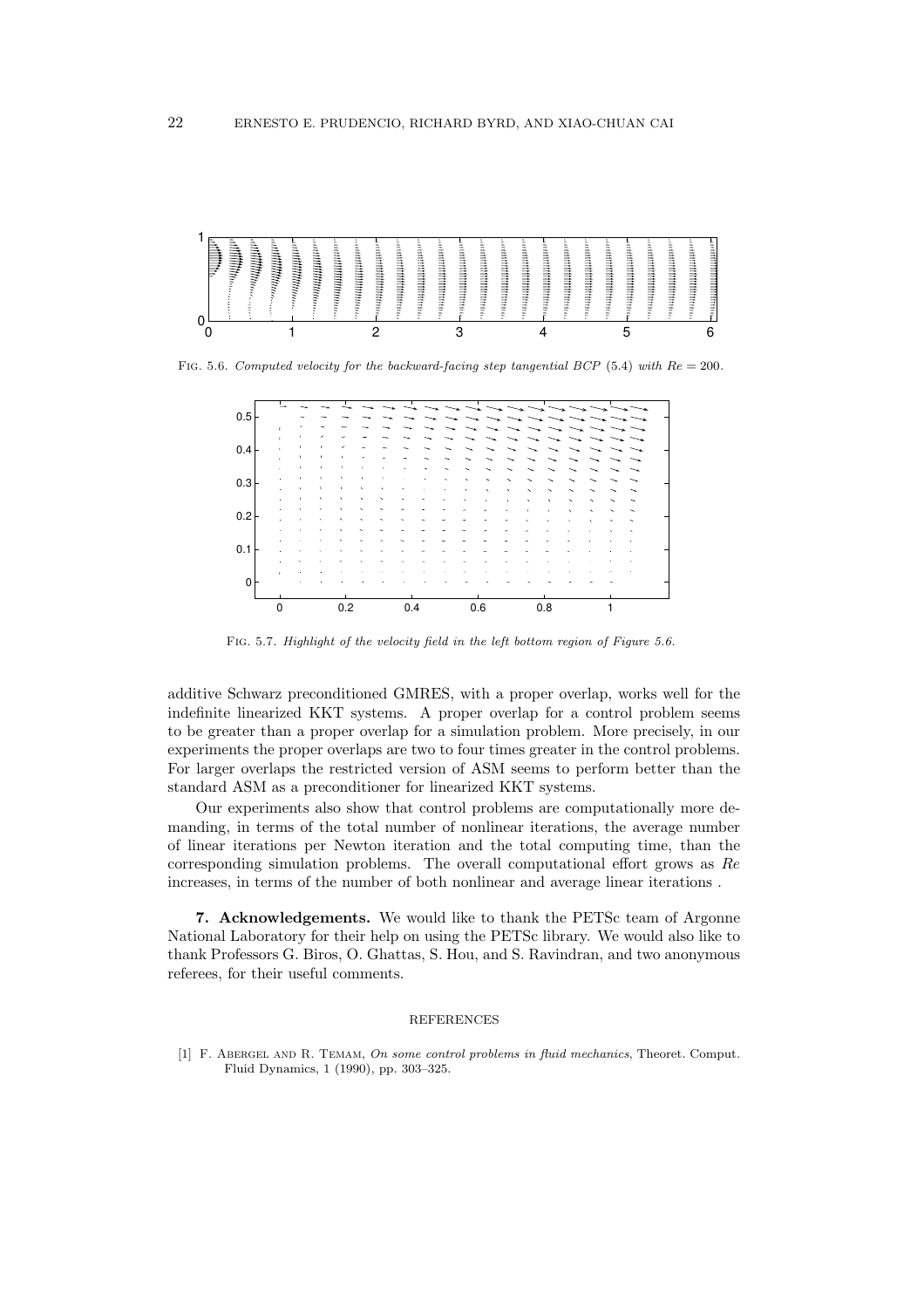

Fig. 5.8. Highlight of the boundary velocity in the left bottom region of Figure 5.6.

- [2] S. Balay, K. Buschelman, W. D. Gropp, D. Kaushik, M. Knepley, L. C. McInnes, B. F. Smith, and H. Zhang, Portable, Extensible Toolkit for Scientific Computation (PETSc). Homepage http://www.mcs.anl.gov/petsc, 2004.
- [3] H. T. BANKS AND K. KUNISCH, Estimation Techniques for Distributed Parameter Systems, vol. 1 of Systems & Control: Foundations and Applications, Birkhäuser, Boston, 1989.
- [4] A. BATTERMANN AND M. HEINKENSCHLOSS, Preconditioners for Karush-Kuhn-Tucker matrices arising in the optimal control of distributed systems, in Control and Estimation of Distributed Parameter Systems, W. Desch, F. Kappel, and K. Kunisch, eds., Vol. 126 of International Series of Numerical Mathematics, Birkhäuser Verlag, Basel, 1998, pp. 15–32.
- [5] M. Bergounioux and K. Kunish, Augmented Lagrangian algorithms for state constrained optimal control problems, in Control and Estimation of Distributed Parameter Systems, W. Desch, F. Kappel, and K. Kunisch, eds., Vol. 126 of International Series of Numerical Mathematics, Birkhäuser Verlag, Basel, 1998, pp. 33-48.
- [6]  $\longrightarrow$ , On the structure of the Lagrange multiplier for state-constrained optimal control problems, Systems and Control Letters, 48 (2002), pp. 16–176.
- [7] T. R. Bewley, Flow control: new challenges for a new renaissance, Progress in Aerospace Sciences, 37 (2001), pp. 21–58.
- [8] G. BIROS AND O. GHATTAS, Parallel Lagrange-Newton-Krylov-Schur methods for PDEconstrained optimization, part I: The Krylov-Schur solver, SIAM J. Sci. Comput., (to appear).
- [9]  $\_\_\_\_\$ n Parallel Lagrange-Newton-Krylov-Schur methods for PDE-constrained optimization, part II: The Lagrange-Newton solver and its application to optimal control of steady viscous flows, SIAM J. Sci. Comput., (to appear).
- [10] A. BORZI AND K. KUNISH, A multigrid method for optimal control of time-dependent reaction diffusion processes, in Fast Solution of Discretized Optimization Problems, K.-H. Hoffman, R. H. W. Hoppe, and V. Schulz, eds., Vol. 138 of International Series of Numerical Mathematics, Birkhäuser Verlag, 2000, pp. 50–57.
- [11] X.-C. CAI, M. DRYJA, AND M. SARKIS, Restricted additive Schwarz preconditioners with harmonic overlap for symmetric positive definite linear systems, SIAM J. Numer. Anal., 41 (2003), pp. 1209–1231.
- [12] X.-C. Cai, W. D. Gropp, D. E. Keyes, R. G. Melvin, and D. P. Young, Parallel Newton-Krylov-Schwarz algorithms for the transonic full potential equation, SIAM J. Sci. Comput., 19 (1998), pp. 246–265.
- [13] X.-C. Cai and D. E. Keyes, Nonlinearly preconditioned inexact Newton algorithms, SIAM J. Sci. Comput., 24 (2002), pp. 183–200.
- [14] X.-C. Cai, D. E. Keyes, and L. Marcinkowski, Nonlinear additive Schwarz preconditioners and applications in computational fluid dynamics, Inter. J. Numer. Meth. Fluid Mech., 40 (2002), pp. 1463–1470.
- [15] X.-C. Cai and M. Sarkis, A restricted additive Schwarz preconditioner for general sparse linear systems, SIAM J. Sci. Comput., 21 (1999), pp. 792–797.
- [16] H. CHOI, M. HINZE, AND K. KUNISH, *Instantaneous control of backward-facing step flows*, Applied Numer. Math., 31 (1999), pp. 133–158.